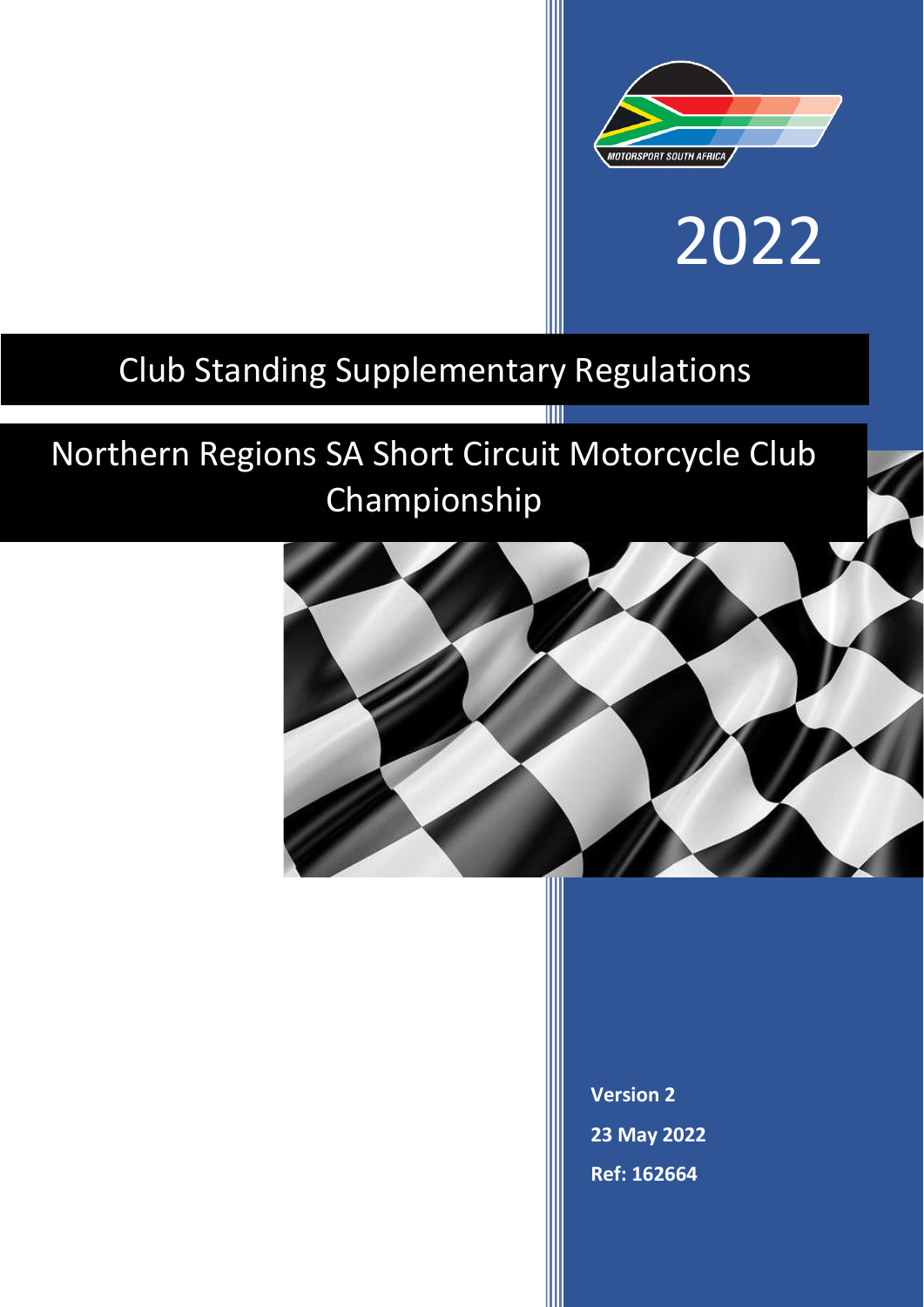#### **REVIEW AND AMENDMENTS**

Motorsport South Africa (MSA) will periodically review these rules and will present the revised version to all members for agreement to publish the updated version.

Amendments and updates to the rules will be recorded in the Amendment Record, detailing the updated version, date of approval of the amendment and a short summary of the amendment.

#### **AMENDMENT RECORD**

| <b>Modified SSR / Art</b> | <b>Date Applicable</b> | Date of<br><b>Publication</b> | <b>Clarifications</b>        |
|---------------------------|------------------------|-------------------------------|------------------------------|
| <b>ART 18 ii</b>          | 23.05.2022             | 23.05.2022                    | <b>Regulation amendment</b>  |
| <b>ART 22</b>             | 23.05.2022             | 23.05.2022                    | <b>Regulation amendments</b> |
| <b>ART 23</b>             | 23.05.2022             | 23.05.2022                    | <b>Regulation amendments</b> |

These regulations are to be read in conjunction with the General Competition Rules (GCR's) and Standing Supplementary *Regulations (SSR's) of Motorsport South Africa (MSA).*

*These regulations must be read and understood by all competitors* PROMOTER AND ORGANISER **SA Short Circuit Series Registration Number: 2018/549908/07 Promoter: Blayne Ward Email: blayne@sascs.co.za Secretary: Michaela Vorster Email: [michaela@sascs.co.za](mailto:michaela@sascs.co.za) SA SHORT CIRCUIT SERIES FNB BRYANSTON BRANCH CODE: 250655 ACCOUNT #: 62900336125** Please consult our website for any updates or changes made throughout the year.

#### **GENERAL – ALL CLASSES**

Aim of the Championship: To declare a Club Champion in each of the following classes: PW50/Novice Jnr Supermoto 50/65/85cc NSF 100 JNR CBR 150 150 Unlimited class Supermoto SM2/Masters/Grand Masters Clubmans1/2 SM1 and SM1X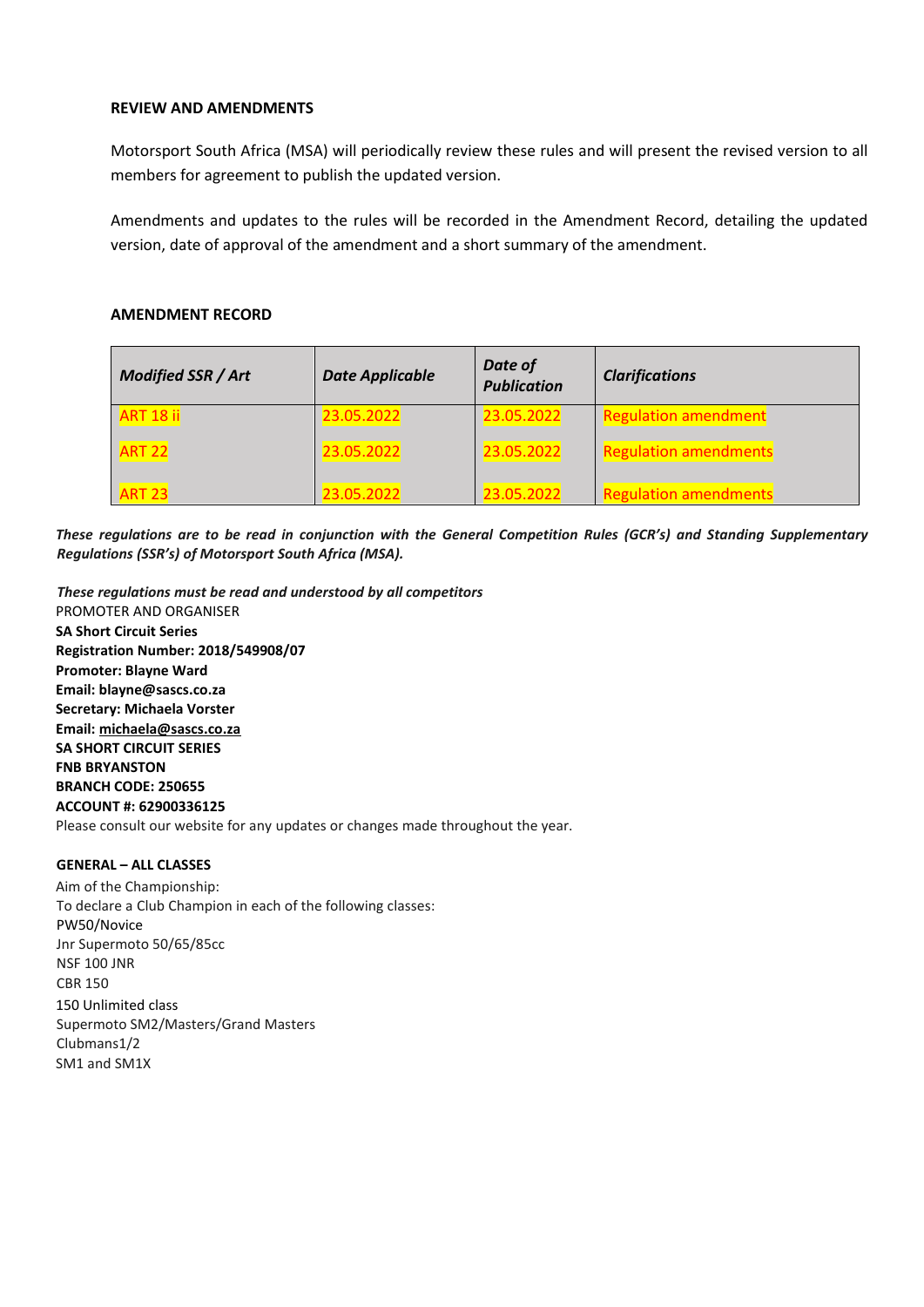#### **1. VALIDITY OF THESE REGULATIONS**

These regulations will apply for the calendar year of 2022. The 2022 Motorsport Calendar is available on the MSA website.

#### **2. CONTROLLERS OF THE CHAMPIONSHIP**

The controller of the championship shall be the MSA Northern Regions Motorsport Committee. MSA may delegate the normal administration of the series to an approved body, at its sole discretion.

#### **3. ELIGIBILITY OF COMPETITORS**

- 1.3.1 Riders shall be eligible to compete in the relevant class as per the required minimum age specified under each Class Eligibility of Riders.
- 1.3.2 The championships are open to all riders who hold current valid MSA competition licenses for Motorcycle Circuit Racing appropriate to the status of the class being entered.

#### **4. ELIGIBILITY OF MOTORCYCLES**

The championship is open to all motorcycles complying with the regulations and specifications as listed below.

i. Novice Riders – a new entrant to Minimoto **Novice** having no previous racing experience. This is to introduce brand new riders to the sport and basically any powered motorcycle. The organiser has the right to move the rider up to the stock class if he/she is deemed to be too fast. This is for absolute beginners.

PW50 Class, 100% standard as per Yamaha South Africa specifications per model of PW50 motorcycles, exhaust system to remain standard as per specification of Yamaha South Africa. NO MODIFICATIONS WHATSOEVER!

- ii. JNR Supermoto means Junior Supermoto. There will be 3 classes; 50, 65 85 (2 Stroke). Standard, only difference being that rims and tyres can be changed.
- iii. NSF100 a Honda NSF100, a motorcycle supplied by the SAMRA on a rental basis.
- iv. CBR 150 All bikes are CBR150 bikes and the rules will be strictly applied as per our specifications. (Refer point # 20.)
- v. Supermoto an off-road motorcycle, fitted with racing slicks. Also known as a Motard. See more detailed specifications and criteria under Clause 12 – Classes. FIVE classes SM1, SM1X, SM2, SM Masters (for 40 and over), SM Grand Masters (for 50 and over).
- vi. Clubmans All motorcycle with maximum of two cylinders, one carburettor or fuel injection system, maximum 450cc motorcycles allowed. All tyres are allowed including slicks. See point 23 for full details. This is an entry class into short circuit racing.

#### **5. MSA LICENCES**

All competitors wishing to participate in the SA Short Circuit Series must hold a minimum of a social motorcycle licence as well as any insurance required, as issued by the MSA.

#### **6. EVENTS**

All events will generally be held on Saturdays at various circuits in and around the Gauteng region. The Promoter reserves the right to organise events on any other day of the week. A limited number of away events may also be included at the discretion of the promoters and will count towards the championship points. For a series to be concluded and a champion declared, at least 50% (rounded up) plus one of the events originally inscribed must have taken place and been scored. Refer to GCR 234 (ii). The Promoter reserves the right to combine any classes it deems fit, for any event.

#### 7. **SAFETY CLOTHING AND EQUIPMENT**

PW50/Novice Competitors taking part in Novice**/PW50** will be allowed to wear suitable external body protection which must be worn over at least a long sleeve top and a jacket, and jeans. Helmet and gloves are compulsory. Shoes, no open shoes allowed. No holes in shoes. **Novice/PW50** competitors may wear a trainer shoe (takkies). The shoes must have laces or fastening straps. All other classes must wear suitable racing boots. All competitors must wear gloves. No holes in gloves. All competitors must wear a closed-face helmet with a visor **or** may wear a motocross helmet, however goggles are compulsory. At the discretion of the Clerk of the Course, a competitor from any class may be excluded from all heats should a competitor not be adequately protected.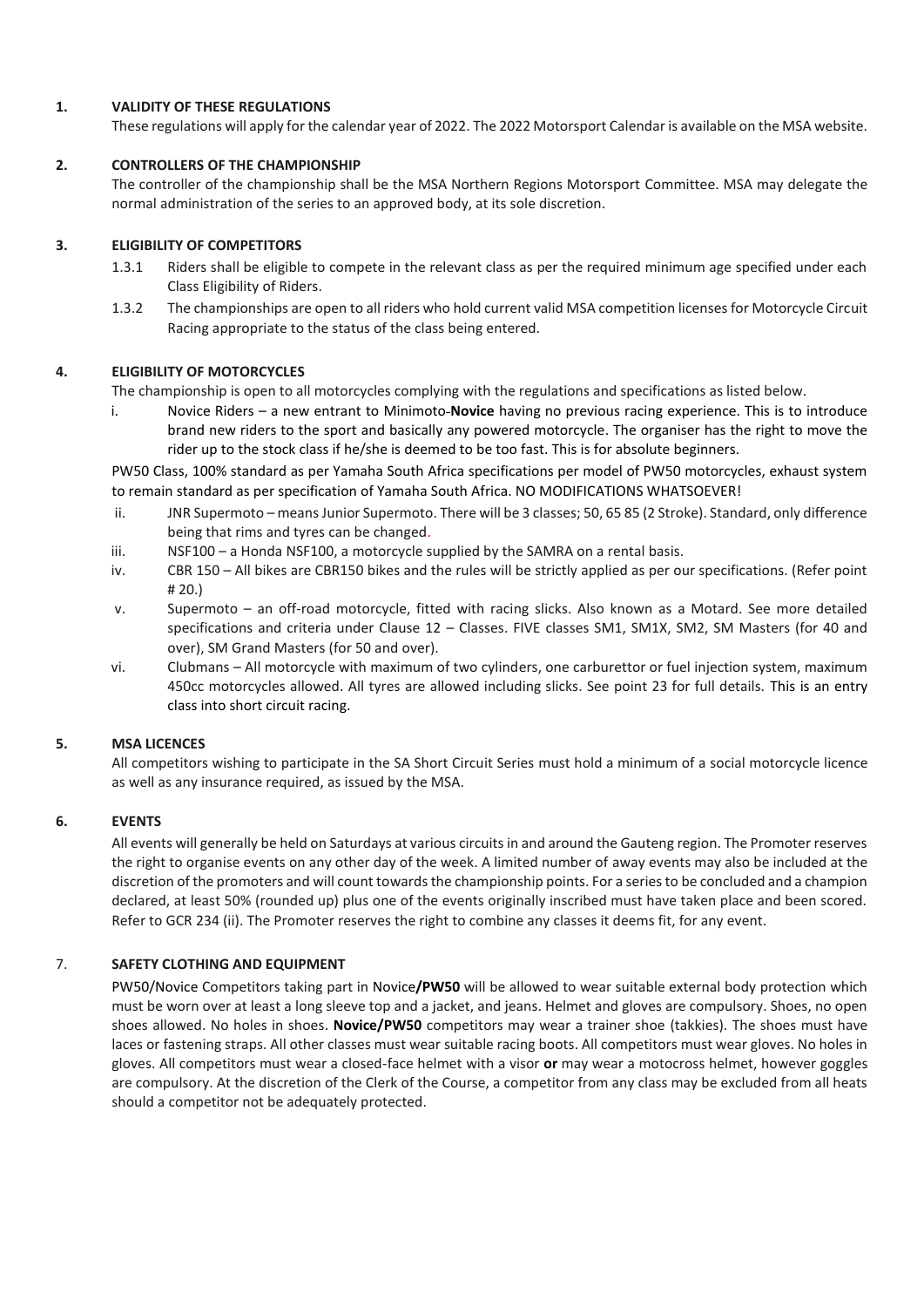#### 8. **RACE NUMBERS**

**No motorcycle will be permitted to participate in an event without displaying a race number.** Numbers 1-10 are reserved for competitors who placed in the top 10 in the previous season in their respective class (to be used only in the class in which they achieved this result). These numbers may only be allocated by MSA. All other numbers shall be issued on a 'first come first served' basis with consideration of riders' number use history, following receipt of a written application to MSA and followed by a written confirmation of the number allocated by MSA. All numbers not taken up 7 (seven) days prior to the start of the first round of the championship will be released for use by MSA.

#### **Race Number Size, Font and Mounting.**

For all classes excluding Supermoto, the digits of race numbers should be black on a white background.

SM1X Red background white number. SM1 Black background white number SM2 and Masters blue background white number

Grand Masters black background and white number

Numbers must be mounted in the centre of the middle section of the fairing below the front screen. For **Novice/PW50**  numbers must be mounted on either side of the fairing or on either side of the rear bodywork. The choice of font is unrestricted but, in their form, and design, the numbers must ensure easy legibility from an appropriate distance, i.e. circuit officials including the timekeeper. The Promotor reserves the right to specify the font to be used, the size of the font, the colour of the number as well as the colour of the background

#### 9. **ADVERTISING:**

The Promotor is authorised to reserve and make use of areas on all competing motorcycles for the purpose of the display of championship sponsor advertising material. The display of such sponsor material is a condition of entry to the championship and is a scrutineering requirement. Each class shall agree on areas to be reserved on the motorcycle for official sponsorship. Non-defined areas are available for use by personal sponsors. No team or competitor may display any form of advertising that may be in conflict with the promoter's or its official sponsors', without the approval of the promoter. The promoter reserves the right to request any advertising that it deems to be in conflict or in bad taste or against the rules to be removed refer to GCR 246.

#### 10. **SCRUTINEERING**

All motorcycles will be scrutineered by a designated scrutineer before qualifying. Scrutineering includes checking of motorcycles for compulsory safety equipment (catch bottles, bobbins, etc.), general preparedness as per the class rules as well as competitor's equipment. All motorcycles will be issued with a sticker indicating the motorcycle has passed the required inspection which must be displayed clearly on the motorcycle for the duration of the event. Scrutineering will be done in the competitor's pit area unless otherwise stated by the Promoter. No motorcycle may enter the track without the inspection sticker.

#### 11. **PARC FERMÉ**

As per GCR 252

#### 12. **DYNO TESTING**

The decision to have a dyno present at an event is the sole discretion of the Promoter. If a dyno is present, any competitor can be requested at any time to present their motorcycle for testing. If a test is requested, a bike shall remain switched off in the demarcated area until testing commences. Failure to comply will result in exclusion from the results for the heat immediately preceding the test. The Promoter in conjunction with the Clerk of the Course will delegate a qualified TC to carry out the operation of both the motorcycle and the Dyno during the Dyno check procedure. Should the bike be found to be in breach of the regulations, penalties will be applied as per GCR 157. For calculation / tolerance purposes, one (1) decimal point will be used with no rounding. Should the dyno not be present at an event, the Promoter in conjunction with the Clerk of the Course can request a motorcycle to be impounded after the event for testing / inspection at a venue chosen by the Promoter in conjunction with the Clerk of the Course at a pre-determined time and date. The competitor or appointed representative must be present at the testing / inspection of the motorcycle.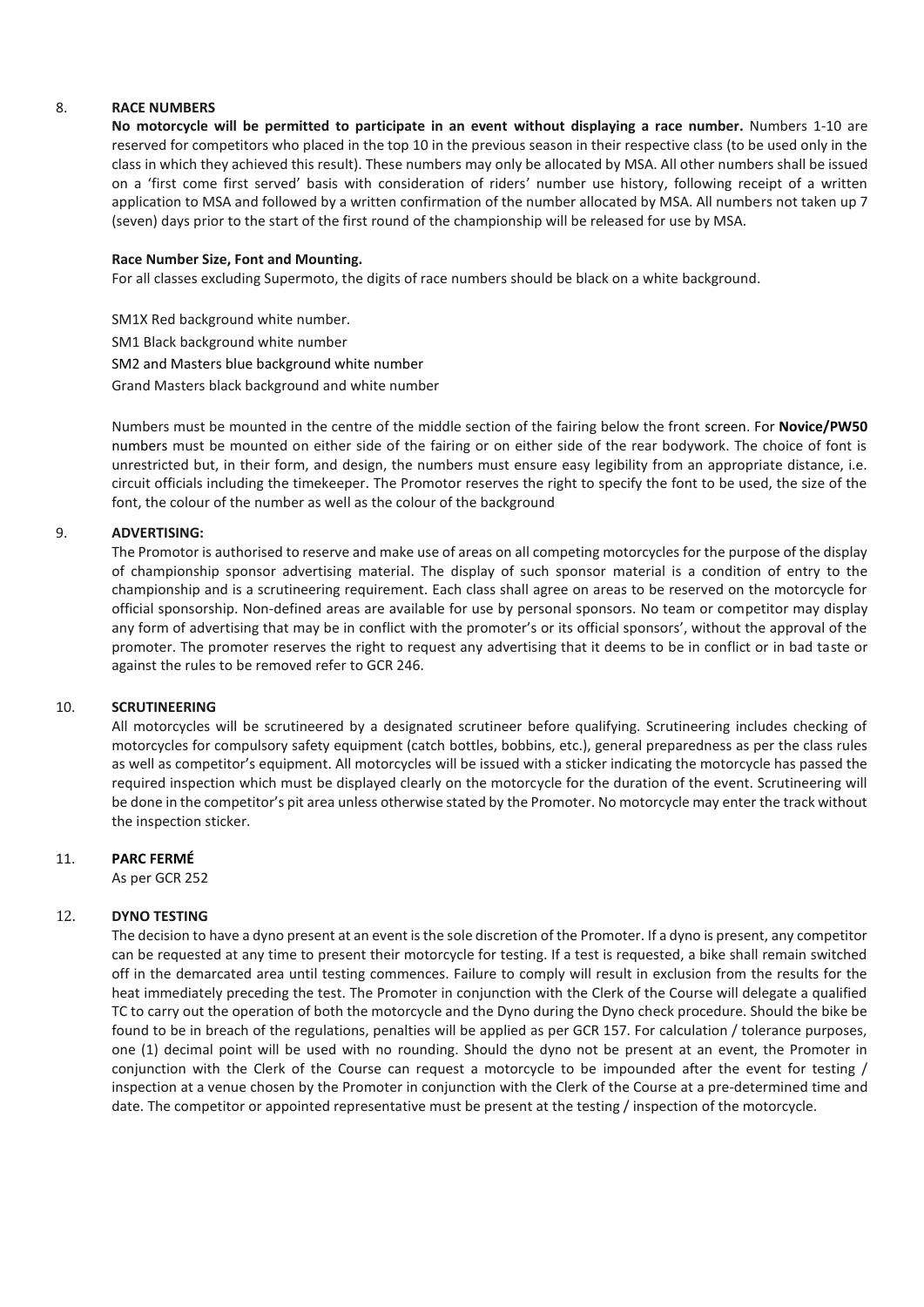#### 13. **QUALIFYING AND HEATS**

Where not specified, qualifying, heats, re-starts of heats, cancellation of heats or the event, etc. will be run as per MSA's GCRs. The 110% qualifying rule will be applicable in any classes and will be at the sole discretion of the CoC. All classes will have a ten-minute qualifying session. There will be a maximum of three (3) race heats per class per event. The Promoter reserves the right to reduce the number of laps per heat or even the number of heats per event should time become an issue or due to weather conditions. It is the competitor's responsibility to make sure they have the transponder correctly mounted onto the bike or agreed mounting area.

#### **Grid positions.**

- i) Heat 1 shall be determined by means of lap times achieved during qualifying, with the competitor setting the fastest lap time being allocated the 1st position on the grid.
- ii) Heat 2 shall be determined by published finishing positions in Heat 1. Similarly, grid positions for Heat 3 shall be determined by published finishing positions for Heat 2
- iii) The Promoter reserves the right, in consultation with the competitors, to vary the process for grid position allocation, including but not limited to, reversing the grid for certain heats. Missed qualifying sessions will result in a competitor starting at the back of the grid. Any competitor requiring outside assistance, e.g. bike being held as a result of the competitor not being able to touch the ground, will be required to start at the back of the grid, one meter (1m) behind the last row of un-assisted competitors.
- iv) Lap times will be posted on the official notice board after all qualifying sessions are complete. The start signal will either be given by means of the MSA flag or starting light mounted above the start line. The end of the race signal will be signalled with a chequered flag.

#### 14. **RESULTS**

Results will be posted on the official Notice Board /WhatsApp Groups/Speedhive after each heat and will become final, thirty (30) minutes after posting. The results are not to be removed and disciplinary action will be taken against any competitor removing the results without authority. The timekeeper's office is out of bounds to all who are not signed in officials of the day.

#### 15. **PENALTIES**

The imposition of any penalties due to the contravention of rules and regulations remains the duty of the Clerk of the Course. The Clerk of the Course reserves the right to exclude a competitor from the event should the need arise. Refer Scale of penalties – GCR 177. The right to protest lies solely with any competitor who feels aggrieved by any decision, act or omission by an organiser, official or competitor. Refer GCR Part IX. All protests are to be made in writing and in accordance with Part IX of the MSA General Competition Rules & Appendices Hand Book.

#### 16. **SCORING**

All classes must contain at least five (5) competitors at the start of an event to qualify to score points or at the discretion of the Promoter and in conjunction with the Clerk of the Course. If a class has less than five (5) competitors at the start of an event, the Promoter reserves the right to:

- i) Cancel all heats for the event.
- ii) Allow the class to compete in the event, but not award points, trophies, prizes, etc.
- iii) Points will be scored separately for all scoring classes in all heats. A competitor must complete the given heat on the same motorcycle on which they started the heat to be eligible to receive points. For a non-finishing competitor to receive points, a competitor is required to have started the race and have completed two-thirds of the race distance. All points from all races are considered in the final scoring for the year. If two competitors end the championship on the same points total, their positions will be decided according to the provisions of GCR 229.

#### Points awarded will be as follows:

| <b>Position</b> | <b>Points</b> | <b>Position</b> | <b>Points</b> | <b>Position</b>  | <b>Points</b> |
|-----------------|---------------|-----------------|---------------|------------------|---------------|
| 1 <sup>st</sup> | 25            | 6 <sup>th</sup> | 10            | 11 <sup>th</sup> |               |
| 2 <sup>nd</sup> | 20            | っth             | a             | 12 <sup>th</sup> | 4             |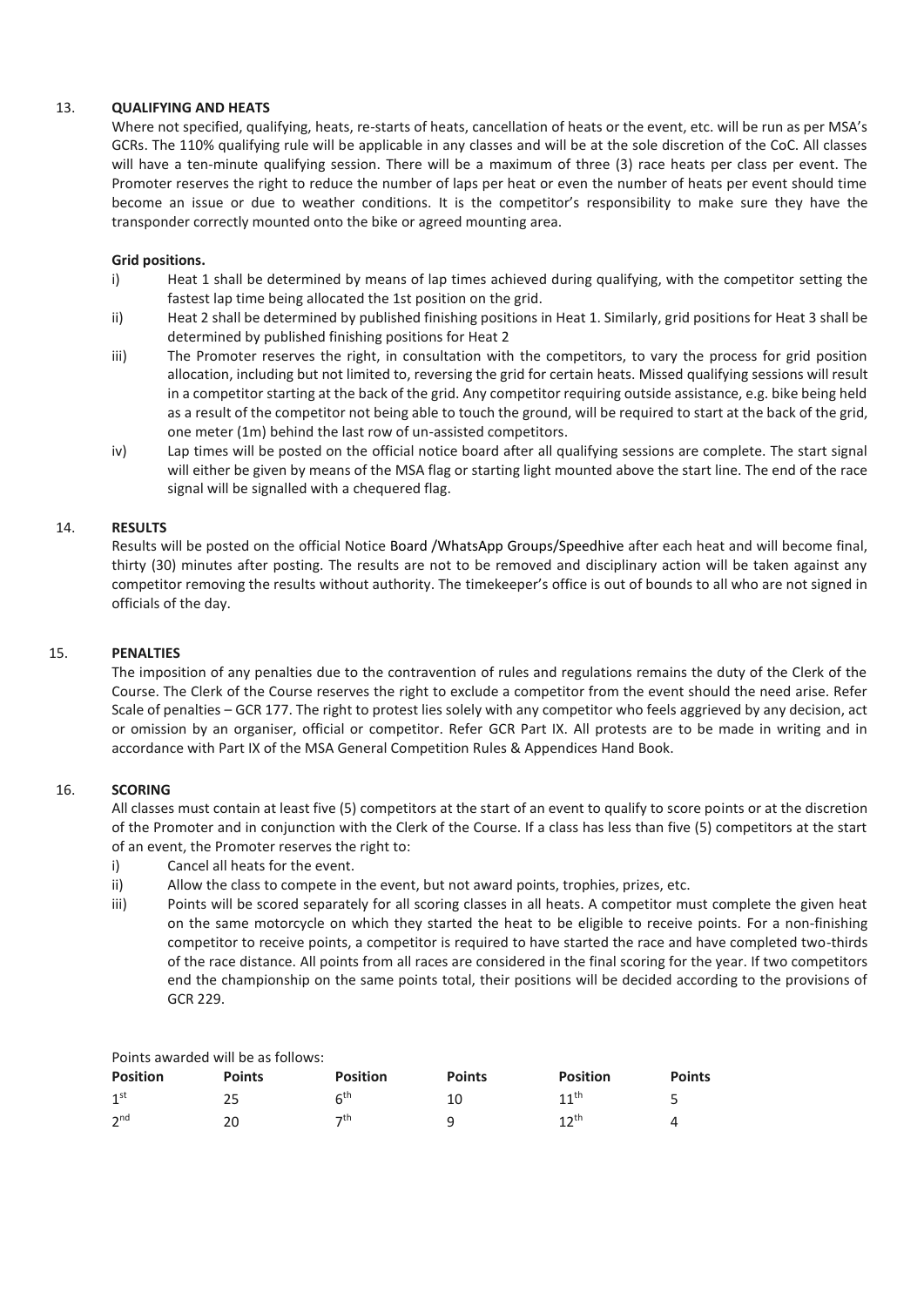| 3 <sup>rd</sup> | 16 | $8^{\rm th}$     | $13^{\text{th}}$ | $\overline{3}$ |
|-----------------|----|------------------|------------------|----------------|
| $4^{\text{th}}$ | 13 | gth              | $14^{\text{th}}$ | $2^{\circ}$    |
| $5^{\text{th}}$ | 11 | $10^{\text{th}}$ | $15^{\sf th}$    | 1              |

#### 17. **GENERAL**

In addition to the class specific rules laid out below, the following general rules shall apply to all classes unless otherwise stipulated

- i) The use of glycol based coolant additives is forbidden. Refer GCR, SSR 2 B
- ii) Only pump fuel will be permitted.
- iii) If the bodywork of any motorcycle has been removed, any edges or parts sticking out which may be deemed dangerous by the scrutineer, must be made safe by whatever means necessary. This task is the responsibility of the competitor and the scrutineer, or their delegate will be the judge regarding whether the fix is satisfactory.
- iv) Only naturally aspirated engines allowed. No turbochargers or superchargers.
- v) All motorcycles to have catch-bottles for overflow of fluids.
- vi) All cables, wiring and moving parts must be secured in such a way as not to hinder the competitor whilst riding, or in the event of a crash.
- vii) The use of tyre warmers is permitted.
- viii) The pits are noise-free zones, a noise zone to be allocated for all generators at each event, please bring long leads for generators
- ix) Motorcycles must be equipped with a functioning ignition kill switch or button mounted on a side of the handlebar (within reach of the hand while on the hand grips) that is capable of stopping a running engine.
- x) Self-closing throttles are required on all motorcycles.
- xi) Rain tyres ANY rain tyre will be allowed, in any class of racing.

#### 18. **CLASSES AND AGE OF COMPETITORS.**

- i) PW50 /Novice Class Open to all beginner competitors from the year of their **4th** birthday.
- ii) JNR Supermoto Class
	- 50 cc: Open to all competitors from the year of their **6th** birthday to 31 December of the year in which their **6 th** 10th birthday occurs. This class will be split into an A and B class based on the following breakout lap times:

| <b>Circuit</b>   | <b>Class</b>   | <b>Breakout lap times</b> |  |
|------------------|----------------|---------------------------|--|
| <b>Formula K</b> | <b>Class A</b> | Omin 58,000 or faster     |  |
|                  | <b>Class B</b> | Slower than Omin 58.000   |  |
| Polokwane        | <b>Class A</b> | 1min 00.000 or faster     |  |
|                  | <b>Class B</b> | Slower than 1min 00.000   |  |
| Vereeniging      | <b>Class A</b> | 1min 09.000 or faster     |  |
|                  | <b>Class B</b> | Slower than 1min 09.000   |  |
| <b>Zwartkops</b> | <b>Class A</b> | 1min 10.000 or faster     |  |
|                  | <b>Class B</b> | Slower than 1min 10.000   |  |
| Redstar          | <b>Class A</b> | 1min 20.000 or faster     |  |
|                  | <b>Class B</b> | Slower than 1min 20.000   |  |
| <b>Idube</b>     | <b>Class A</b> | 1min 10.000 or faster     |  |
|                  | <b>Class B</b> | Slower than 1min 10.000   |  |

Once a competitor has been allocated into either class A or B, they will remain in that class for the remainder of the racing season.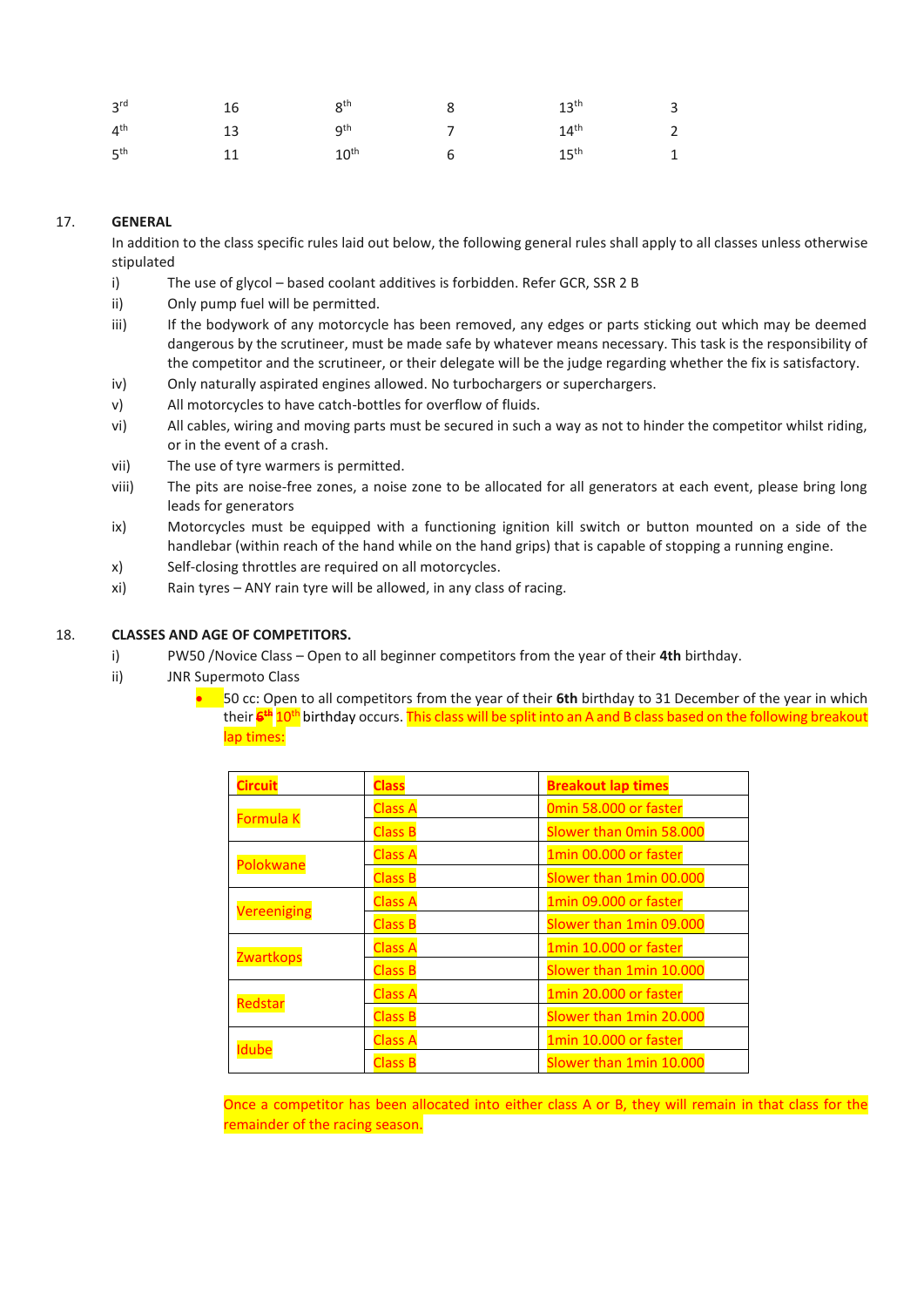- 65 cc: Open to all competitors from the year of their **7th** birthday to 31 December of the year in which their **12th** birthday occurs.
- 85 cc (2 Stroke): Open to all competitors from the year of their **10th** birthday to 31 December of the year in which their **15th** birthday occurs.
- iii) Honda NSF 100 Class Open to all competitors from the year of their **7th** birthday to 31 December of the year in which their **14t**h birthday occurs.
- iv) 150 Class Open to all competitors from the year of their **12th** birthday. Alternatively, competitors that have been competing in the SAMRA NSF 100 Junior Trophy for 2 consecutive years will be eligible to compete from the year of their **11th** birthday, up to the year of their **16th** birthday.
- v) Clubman's Class Open to all competitors from the year of their **10th** birthday
- vi) SM2 Jnr From the year of their 14th birthday to the year of their **16th** birthday
- vii) SM1- From the year of their **16th** birthday, or with correct experience, CoC discretion.
- viii) SM1X From the year of their **16th** birthday
- ix) SM Masters from the year of **40th** birthday to year of 49th birthday.
- x) SM Grand Masters from the year of their **50th** birthday and above.
- xi) 150 Unlimited Open to all competitors from the year of their **17th** birthday.

#### 19. **NOVICE CLASS/PW 50 CLASS**

This Novice Class exists purely to introduce a child to riding within a track environment. Any little motorcycle is allowed, e.g. PW50 50cc. As soon as a competitor becomes familiar with their bike and competing against other riders, the rider should consider moving up to the Standard Class

PW50 Class, 100% standard as per Yamaha South Africa specifications per model of PW50 motorcycles, exhaust system to remain standard as per specification of Yamaha South Africa. NO MODIFICATIONS WHATSOEVER! Tyres are allowed to be changed but only to treaded road tyres. Only jetting is permitted.

#### **20. JNR SUPERMOTO CLASS**

- 50 cc: Open to all competitors from the year of their 6th birthday to 31 December of the year in which their 10th birthday occurs.
- 65 cc: Open to all competitors from the year of their 7th birthday to 31 December of the year in which their 12th birthday occurs.
- 85 cc 2 Stroke: Open to all competitors from the year of their 10th birthday to 31 December of the year in which their 15th birthday occurs. Open to any make of off-road single cylinder motorcycle, manufactured by an official importer who is recognised by MSA and provided the motorcycle falls within the rules outlined in this document and passes scrutineering. Engine capacity as per motocross rules for the three classes; 50cc, 65cc and 85cc. The Promoter reserves the right to impose a horsepower limit. At the first race meeting all bikes will be measured and notes made of each bikes HP. If a limit is imposed, horsepower will be determined by measurement on the rear wheel on the official Promoter dyno. Only standard engine cases and engine head as supplied by factory may be used. Original frames, sub-frames and swing arms are required as supplied by manufacturer and must remain standard. Suspension springs may be altered. All bikes must have catch tanks of at least 200ml; alternatively, a closed breather system must be installed. The catch tanks must collect all breather and overflow pipes. Catch tanks are to be emptied before each start of race. Fork, swing arm and foot peg sliders are compulsory. Only nontitanium sliders allowed. All oil caps and bolts should be lock wired. Only ball-ended clutch and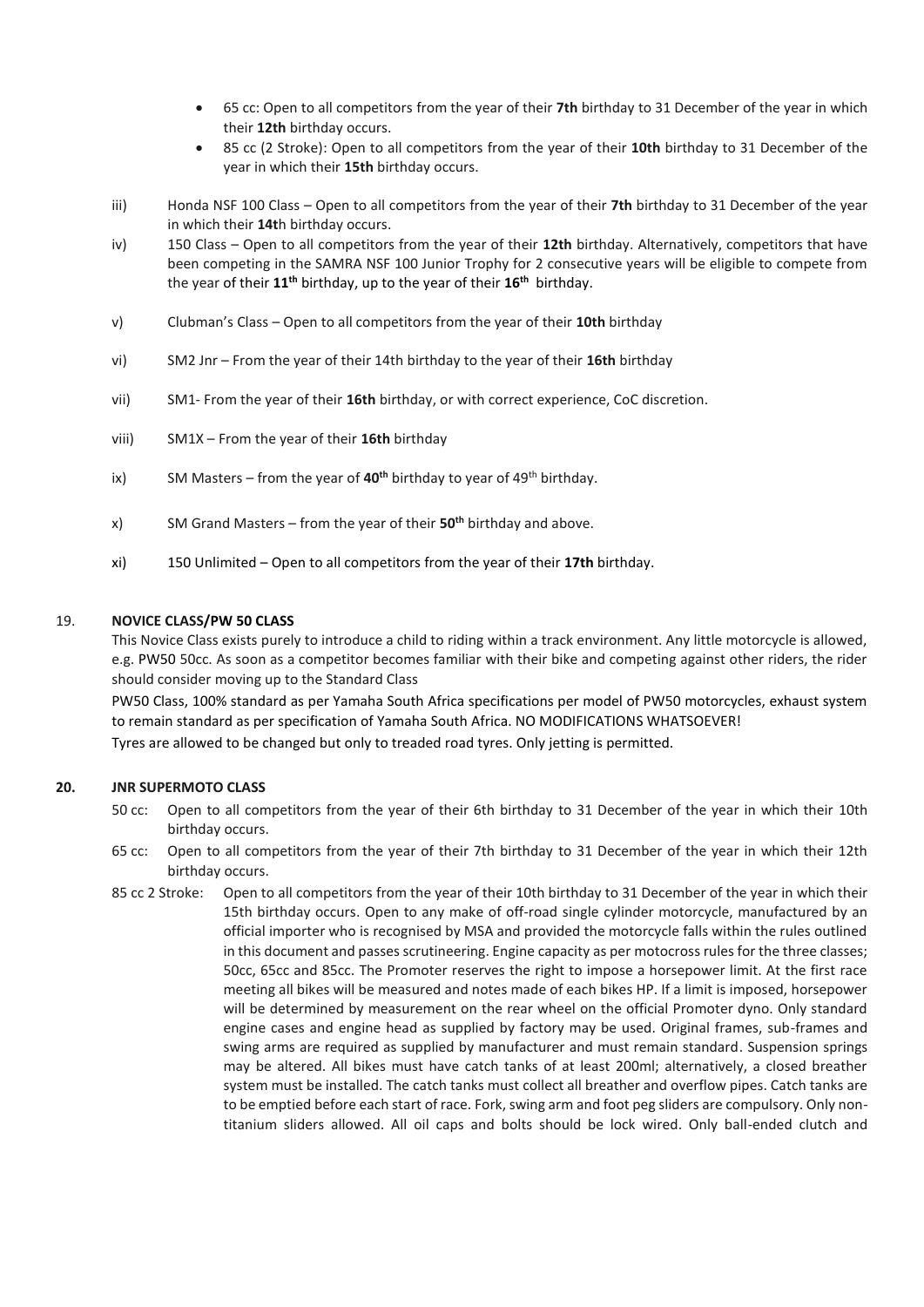handlebar brake levers allowed. Must have front and rear brakes, which must operate independently, each with its own brake lever. Adequate mudguards (as determined by the Promoter). The end of the exhaust pipe must not project beyond any part of the machine or its bodywork. The exhaust gasses must be discharged so as not to raise dust or inconvenience other competitors. Only steel, rounded edge, folding footrests allowed. A safety device (pin or lock nut) must be installed on the brake pad fixture. The safety wire used on the bolts of the brake callipers must be visible. Additional tread groves, cuts, etc. are allowed on the front and/or back tyres. Brakes – Carbon fibre or carbon composite brake discs and/or carriers are not permitted. Aluminium or titanium rear brake discs are prohibited. Only forks and rear shock as supplied by manufacturer may be used (internals may be modified). In the 85cc class 17-inch rims must be used and no special lightweight rims are allowed. There is no limit to the front disc size, safety of the utmost importance. Brakes must work effectively for the duration of the race. TYRE WARMERS ARE ALLOWED.

**100% standard as per manufacturer specifications per model, exhaust system to remain standard as per specification of manufacturer. NO MODIFICATIONS WHATSOEVER!**

**Jetting only.**

#### **21. HONDA NSF100 CLASS**

This class is overseen by SAMRA in conjunction with the Promoter. Only Honda NSF100 motorcycles supplied by SAMRA are authorized to participate. SAMRA has the right to apply technical modifications to the bike whenever deemed necessary. Open to competitors from the year of their 7th birthday. Competitors are no longer eligible for the class from 31st December of the year the competitor turns 14. Numbers will be drawn for bikes before each event for the following event. The Promoter reserves the right to change this procedure at any time. Parents or any outside party not designated by the Promoter may not tamper with or make any adjustments to the motorcycles. A change of the motorcycle during an event is not permitted. Only if the motorcycle is beyond track side repair, will a replacement be allocated. Any crash damage will be charged to the parent involved and will be invoiced and payable within seven days of receiving an invoice. A competitor will not be allowed to compete in any other events until such time as the invoice has been paid in full. No tyre warmers allowed.

#### **22. 150 CLASS**

This class is open to riders in the year in which they turn 12 if racing experience can be proven. See Art 18 iii Open to any make of single cylinder motorcycle with an engine capacity of no less than 149.4cc and no greater than 155cc, manufactured by an official importer who is recognised by MSA and provided the motorcycle falls within the rules outlined in this document and passes scrutineering.

Refer GCR 226 – What is not specifically permitted is disallowed. Refer to the Honda Parts List #13KPPH 1 AP and service manual to download a copy click on the following link

- **[Service Manual](https://eolstoragewe.blob.core.windows.net/wm-553616-cmsimages/Honda150ccServicemanual.pdf)**
- [Parts List](https://eolstoragewe.blob.core.windows.net/wm-553616-cmsimages/Honda150ccSpareparts%2313KPPH1AP.pdf)

**Tyres** –No restriction on tyres. The introduction of a tyre sponsor will make it compulsory for all competitors to make use of the sponsor's tyres.

**Carburation** – Only the standard carburettor as indicated in the official parts manual may be used. Main and idling jets may be changed BUT only parts listed in the official parts catalogue may be fitted. Only standard needle may be used, you may use spacers to adjust needle positioning.

**Barrel and Piston** No material may be removed from the cylinder, only re-boring is allowed. bore – 63.5mm, stroke 47.2mm, displacement 149cm<sup>3</sup>, Bore / Stroke ratio B/S 1.345. Modification allowed – 1mm O/S piston kit. Bore 64.5(±0.2) mm, stroke 47.2mm, displacement 155.2cm<sup>3</sup>, B/S ratio 1.37). OEM PISTON ONLY which may not be modified.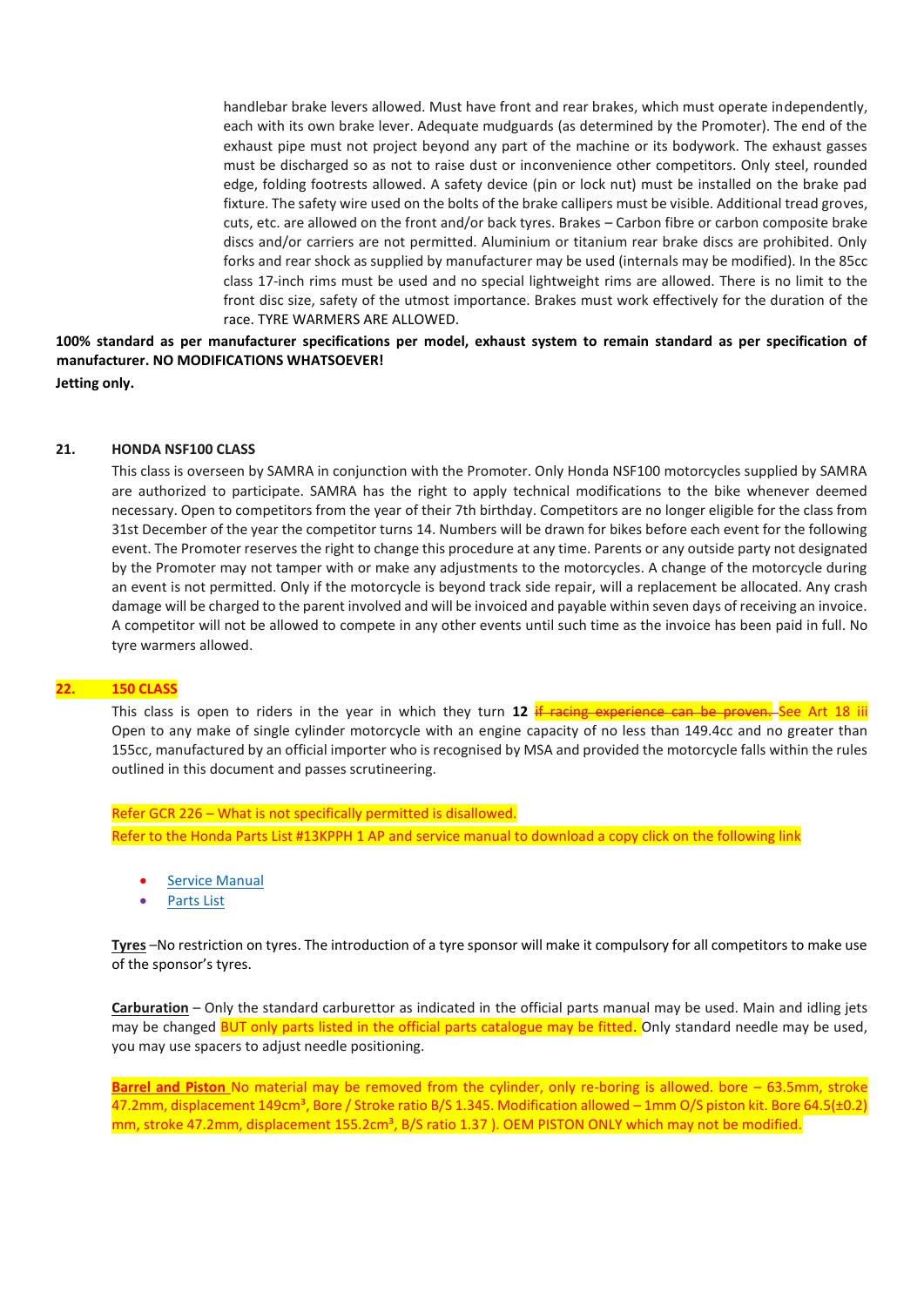**Cylinder Head** – The cylinder head gasket must be an official part, produced for the motorcycle, and cannot be modified in any way. The valves, valve seats, guides, springs, tappets, oil seals, shims, cotter valve, spring base and retainers must be as originally produced by the manufacturer. Polishing of these parts and any material treatment is not allowed. Additional valve spring shims are not allowed. No removal of any metal from the cylinder head is permitted. We may implement an engine sealing method. The minimum squish ( measured forward to aft as noted in diagram 1) may be no less than 0.9mm. The " flat plate measured volume" may be no less than 12.4 cc's measured with the sparkplug that was used.

**Camshaft** – No modification of the camshaft is allowed. No material may be added or removed from the camshaft. Camshaft sprocket may be slotted to allow "degree-ing" of the camshaft.

**Crankcase** – No modification allowed.

**Other Engine Cases** – A second protection cover made of metallic or composite material aluminium or plates can be installed to protect the casings in event of a crash.

**Transmission/ Gearbox** – The front and rear sprockets may be changed. The gear shift mechanism may be replaced to allow changes in shift pattern. No "quick shifters" are permitted. Undercutting and repairing of gears is permitted. A CBR125 standard gearbox may be used

**Clutch** – No modification allowed. Clutch plates and clutch friction discs must be as listed in the official Honda parts list for the CBR150.

**Bearings** – Only original bearings may be used. No "high speed" bearings may be used in the engine, wheels or chassis.

**Radiator, Cooling System** – No modifications. If meshes are installed, they must be properly secured.

**Air Box** – The air box must remain as originally produced, you may remove the air box top cover. The air filter element may be removed or replaced. No additional air ducting is allowed.

**Exhaust System** – Exhaust systems are free of restriction. The exhaust must conform to the MSA noise limits.

**Additional Equipment** – The use of lap timers and hour meters is permitted. No other additional electronic hardware equipment may be used.

**Wiring Harness** – The standard harness must be used, but may be modified.

**CDI Ignitor Box** – The standard CDI box with rev limiter must be used. The ignition pick up must remain standard.

**Flywheel** – No modifications allowed.

**Charging System** – no modification allowed. Type of battery and size must be as listed in the official parts list.

**Frame Body and Rear Sub**- Frame Modification of the rear sub-frame is allowed to fit aftermarket body kit. Non welded additional seat brackets may be added. Non-stressed protruding brackets may be removed only if they are not a safety issue on the machine for its rider or others.

**Front Forks** – Forks structure (spindle, stanchions, bridges, stem, etc.) must remain as originally produced by the manufacturer. The standard original internal parts of the forks may be modified but not changed. Any quantity of oil can be used in the front forks. Changing the protrusion (height and position of the front fork in relation to the fork crowns) is allowed. The upper and lower fork clamps (triple clamp, fork bridges and stem) must remain as originally produced by the manufacturer. No aftermarket steering damping devices are allowed.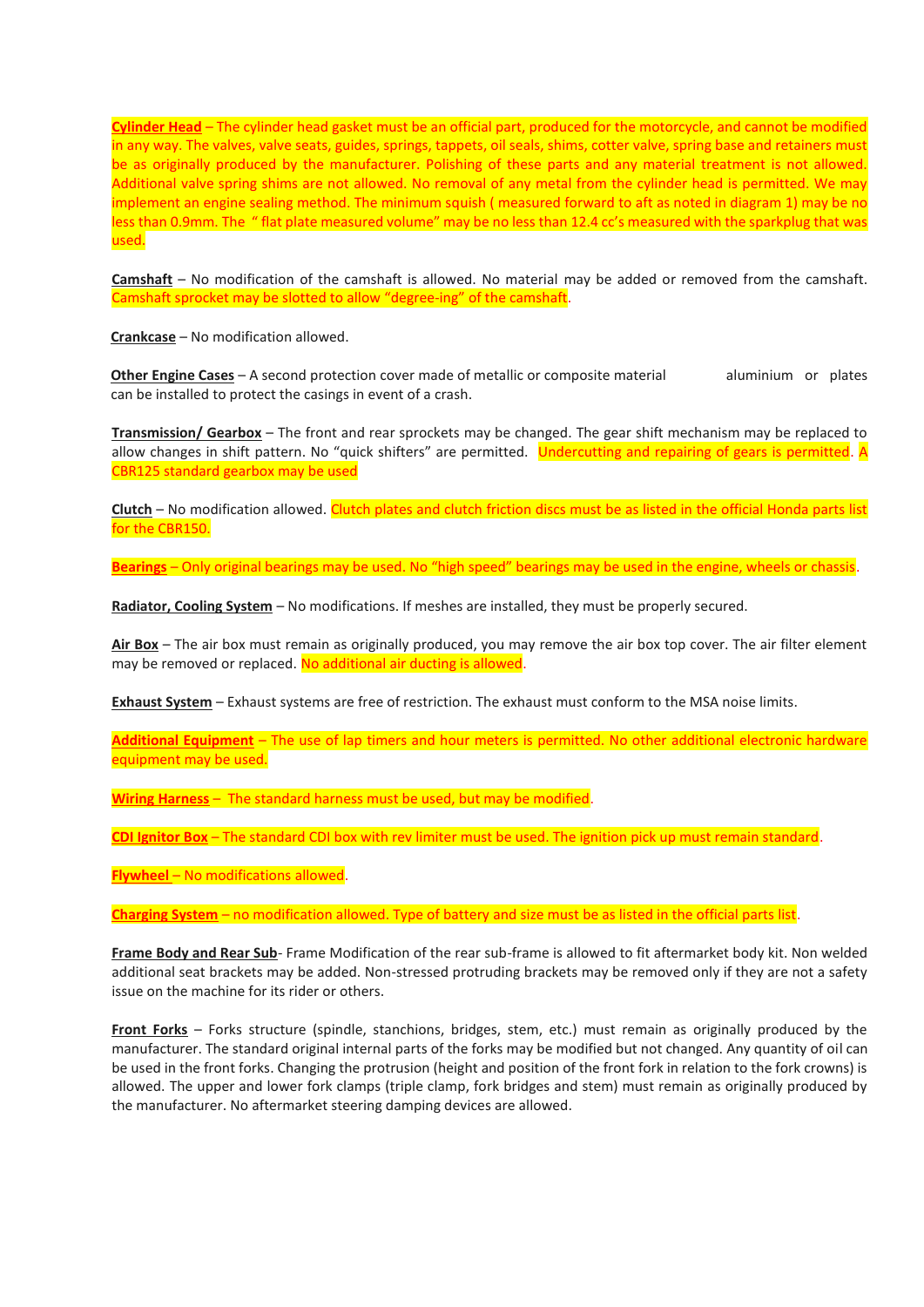**Swing Arm Rear** wheel stand positioning brackets may be added to the swing arm. Brackets must have rounded edges (with a large radius viewed from all sides). Fastening screws must be recessed.

The original attachments to the frame and rear fork (swinging arm) must be used and the rear suspension linkage must remain as originally produced by the manufacturer.

**Wheels** – Wheel balance weights may be discarded, changed or added to. No light weight composite aftermarket rims allowed. Widening of **only the rear rim** is allowed to a maximum of 3.50 inches. **Minimum weight of rear wheel (bare incl tyre and disc) 9.0kg** front rim must stay standard. **Minimum weight of front wheel (bare incl tyre and disc) 7.3kg** Only production bike wheels may be used ( no Moto3 or GP125 wheels may be used).

**Brakes** – Standard front hydraulic brake lines may be replaced with braided brake lines. Standard front and rear brake pads may be replaced with any aftermarket brake pads. The standard brake pump, brake disks and caliper must be used. Standard hand levers may be replaced with any aftermarket hand levers. Brake lever protector must be fitted and no flipup levers are allowed.

**Foot Rests/Foot Controls** – Any aftermarket foot control units (rear sets) are permitted. Foot controls units must be mounted to the frame at the original mounting points. Footrests must have an end (plug) which is permanently fixed, made of plastic, Teflon or aluminium (minimum radius 8mm). The plug surface must be designed to reach the widest possible area in order to decrease the risk of injuries to the rider in the case of an accident.

**Handlebars and Hand Controls** – Aftermarket handle bars are permitted. Handlebars and hand controls may be relocated. Eliminating of the switches is allowed. Relocation of the switches is allowed.

**Fuel Tank** – Fuel tank filler cap may be changed to an aftermarket type. Fuel tanks are to remain as originally fitted by the manufacturer.

**Seat** – The original seat height and padding may be changed.

**Fairing/Body Work** – Any aftermarket fairing may be used as long as it is freely available to all competitors. The windscreen is unrestricted. The instrument and fairing brackets as supplied on the original motorcycle may be removed. Items which may be removed – Chain guard, rear mudguard. Front sprocket guard. Bolt on accessories on rear sub-frame. Side stand. Radiator cooling fan and wiring. Items that must be removed – Headlamps, rear lamp and turn signal indicators. Openings must be properly sealed with suitable materials. Rear-view mirrors. Horn. Toolkit. Helmet hooks and luggage carrier hooks. License plate bracket. Passenger foot rests. Passenger grab rails. Safety bars, centre and side stands must be removed.

**ONLY THE PART NUMBERS OF THE FOLLOWING PARTS MAY BE USED:**

Head Gasket – 12251-kpp-900 Head Gasket – 1.00-12252-kpp-900 Base Gasket – 12191-kpp-900 Cylinder – 12100-kpp-900 Cylinder Head – 12200-kpp-930 Camshaft (Intake) – 14110-kpp-900 Camshaft (Exhaust) – 14210-kpp-900Valves (Intake) – 14711-kpp-900 Valves (Exhaust) – 14721-kpp-900 Pistons STD – 13101-kpp-900 Pistons 0.25 – 13102-kpp-900 Pistons 0.50 – 13103-kpp-900 Pistons 0.75 – 13104-kpp-900 Pistons 1.00 – 13105-kpp-900 Rings STD – 13011-kpp-900 Rings 0.25 – 13021-kpp-900 Rings 0.50 – 13031-kpp-900 Rings 0.75 – 13041-kpp-900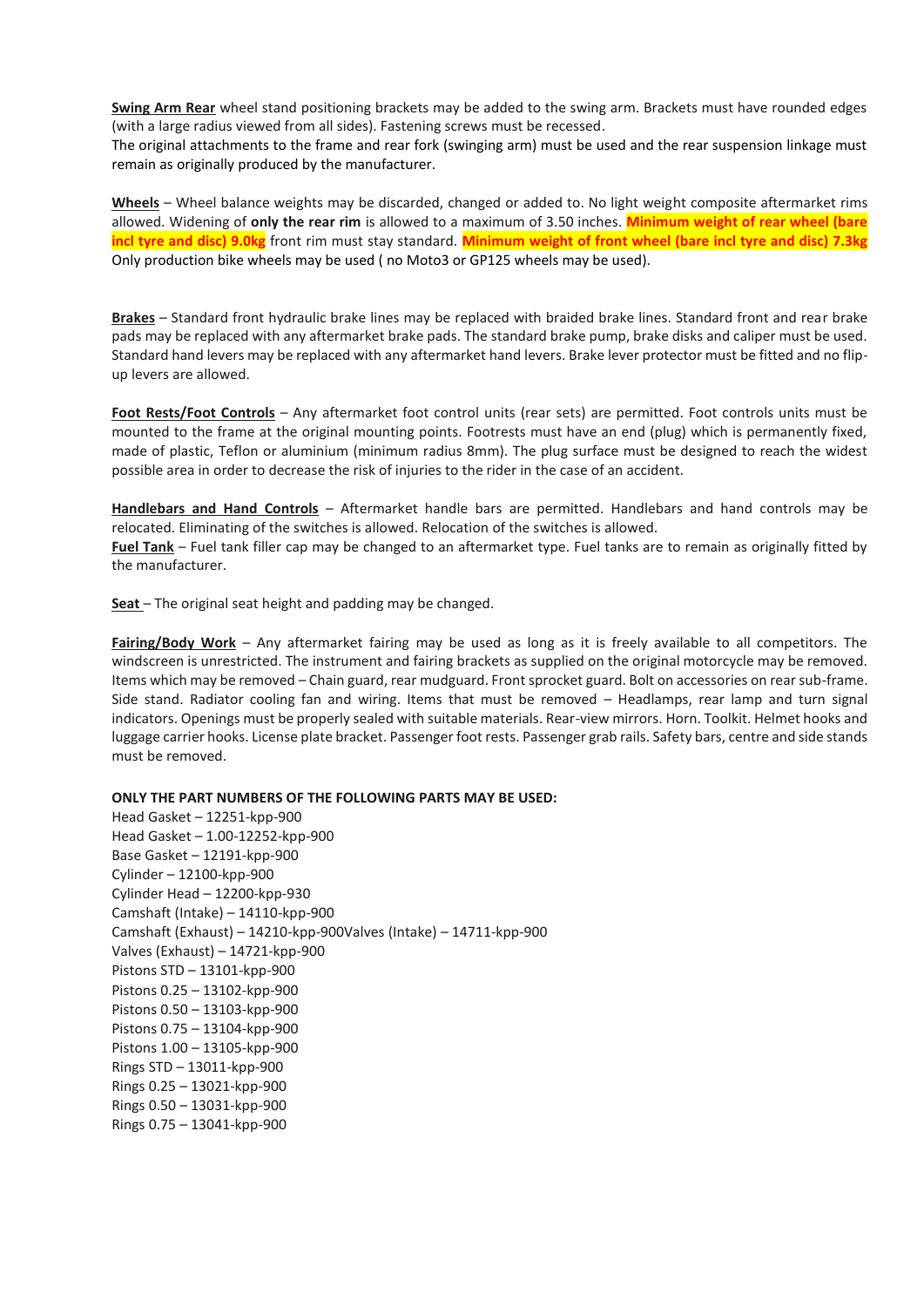Rings 1.00 – 13051-kpp-900 Crankshaft assembly – 13000-kpp-900 Flywheel – 31110-kpp-901  $Stator - 31120-knp-900$ C.D.I. Unit – 30410-kpp-90

Any other eligible 150's will be bound by the same rules as above insofar as only genuine engine parts may be used unless otherwise stated.

**General Safety Instruction** – All drain plugs must be wired. External oil filter(s) screws and bolts that enter an oil cavity must be safety wired. Where breather or overflow pipes are fitted, they must discharge via existing outlets into suitable a container. All brake calliper mounting bolts to be safety wired. Oil filler cap to be safety wired. No oil based anti-freeze allowed. A change of the motorcycle during an event is not permitted. Only if the motorcycle is beyond track side repair will a replacement be allocated.



## Piston squish measurement area ( where violet line).

#### **23. 150 UNLIMITED CLASS SENIOR CLASS**

Open to all competitors from the year of their seventeenth birthday. This will be an open class for 150cc four stroke models with motor and frame matching the model of the bike. The rules are the same as for the 150 Class excluding the rear suspension and front wheel

#### **Rear Suspension Unit**

An aftermarket rear shock may be used. The original attachments to the frame and rear fork (swinging arm) must be used and the rear suspension linkage must remain as originally produced by the manufacturer.

**Wheels** – Wheel balance weights may be discarded, changed or added to. No light weight composite aftermarket rims allowed. Widening of the rear rim is allowed to a maximum of 3.50 inches, **Minimum weight of rear wheel (bare incl tyre and disc) 9.0 kg** front rim to 2.50 inches.. **Minimum weight of front wheel (bare incl tyre and disc) 7.3kg** Only production bike wheels may be used ( no Moto3 or GP125 wheels may be used).

#### **24. CLUBMANS CLASS**

Competitors from the age of 10 may compete in this class. Open to any motorcycle not exceeding 300cc (including SCOOTERS) that meets the following criteria: Supersport 300 all makes, and models allowed as per FIM for this class. At the organiser's discretion, this is to facilitate any person that has a motorcycle that does not fit into any of the above classes and who would like to participate in motorcycle racing at the discretion of the Promotor and CoC. There could be a few classes within Clubmans to accommodate all other bikes. If enough interest is shown, there could be 2 classes, one for below 200cc and one for above 200cc. Maximum of two cylinders allowed. Maximum of one carburettor allowed or fuel injection system. All tyres, including slick tyres allowed. Fork, swing arm and foot peg sliders are compulsory. Only non-titanium sliders allowed. All oil caps and bolts should be lock wired. Only ball-ended clutch and handlebar brake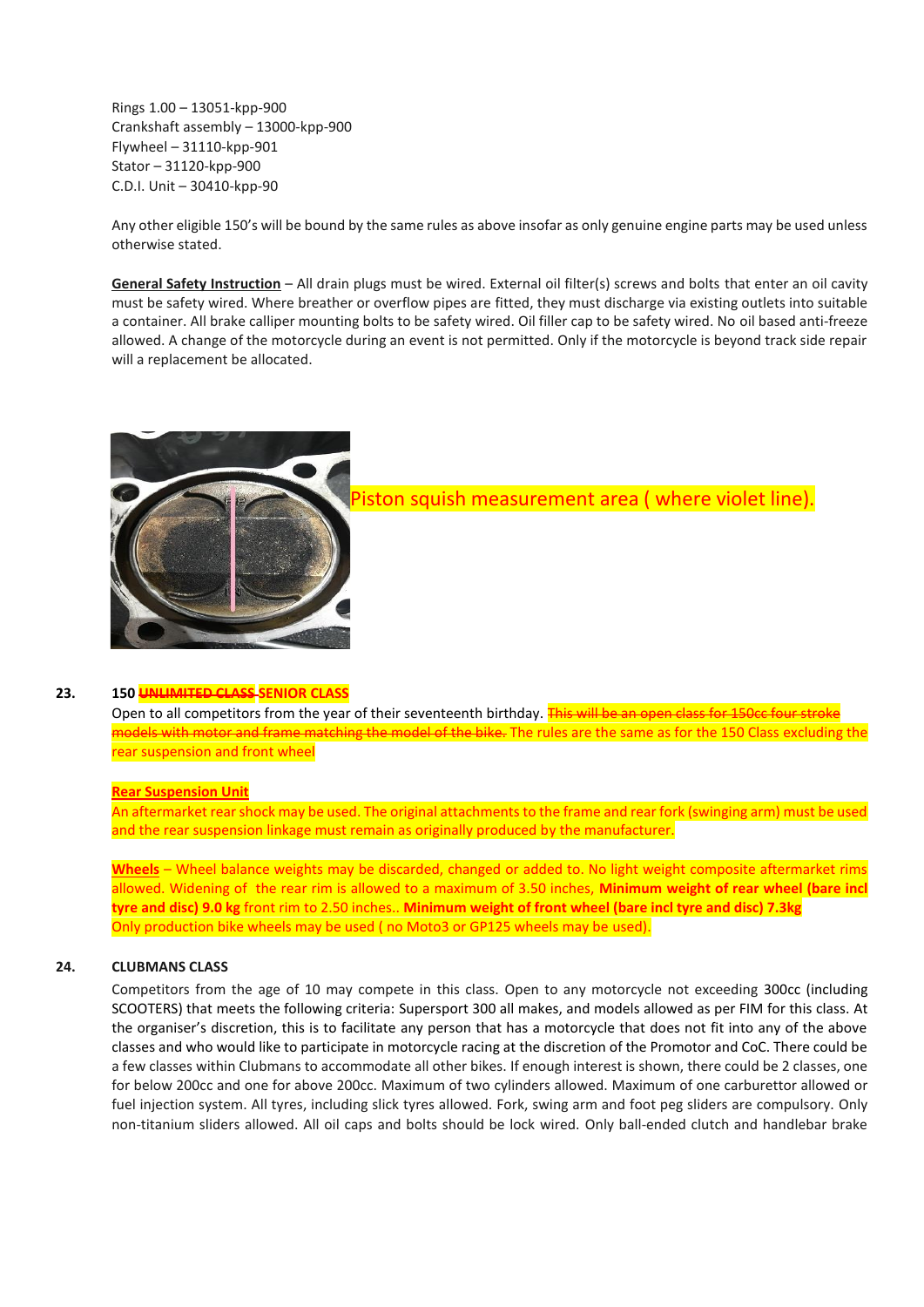levers allowed. Must have front and rear brakes, which must operate independently, each with its own brake lever adequate mudguards (as determined by the Promoter). The end of the exhaust pipe must not project beyond any part of the machine or its bodywork. The exhaust gasses must be discharged so as not to raise dust or inconvenience other competitors. The safety wire used on the bolts of the brake callipers must be visible.

#### **25. SUPERMOTO CLASSES**

#### **A. SM1 and SM1X**

For 2022 the price cap for a new bike riding in the SA Short Circuit Series Motard Class will be the 2022 Husqvarna 450 Motard as purchased from an official dealer. The only modifications allowed on this bike will be front forks changed from air to oil (except SM1X) a slip-on exhaust (not full system) and a quick shifter. All motorcycles will be required to be dyno checked and sealed at Bike Worx (Noddy) before the series starts. There will be a cost of R500.00 per motorcycle to be paid to Bike Worx by each competitor. Bike Worx will keep a record.

Should tampering of a bike be suspected, the bike will be impounded by the TC on the day. The bike will be taken to Bike Worx to be dyno at a date and time agreed to by the COC and Competitor. Should the dyno readings not compare to original readings and rev ranges the bike will then be stripped and, if any foul play is discovered, the rider will be stripped of his/her point for the entire meeting and that rider will be excluded from the series for the remainder of the year. SM1X needs to keep front forks 100% standard as you buy the motorcycle, except for fitting a quickshifter and slip-on

#### **B. SM2, MASTERS AND GRAND MASTERS**

#### SM2 - from the year of their 14th birthday.

SM Masters – from the year of  $40^{th}$  birthday to year of  $49^{th}$  birthday.

exhaust. In addition to this the header pipe may be ceramic coated.

SM Grand Masters – from the year of their  $50<sup>th</sup>$  birthday and above

Wheel sizes allowed – front 16.5/17/21-inch, rear 17/18-inch Rear Wheel and max width 5.5. (Carbon fibre wheels complying with the 2008 FIM specifications will be permitted) Tyres are open in these classes. Original frames, sub-frames and swing arms are required as supplied by manufacturer and must remain standard. Suspension springs may be altered. All bikes must have catch tanks of at least 200ml; alternatively, a closed breather system must be installed. The catch tanks must collect all breather and overflow pipes. Catch tanks are to be emptied before each start of race. Fork, swing arm and foot peg sliders are compulsory. Only non-titanium sliders allowed. All oil caps and bolts should be lock wired. Engine size for SM2 only 250cc to 450cc is allowed. Only ball-ended clutch and handlebar brake levers allowed. Must have front and rear brakes, which must operate independently, each with its own brake lever. Adequate mudguards (as determined by the Promoter). The end of the exhaust pipe must not project beyond any part of the machine or its bodywork. The exhaust gasses must be discharged so as not to raise dust or inconvenience other competitors. Only Steel, rounded edge, folding footrests allowed. A safety device (pin or lock nut) must be installed on the brake pad fixture. The safety wire used on the bolts of the brake callipers must be visible. Additional tread groves, cuts, etc. are allowed on the front and/or back tyres. Brakes – Carbon fibre or carbon composite brake discs and/or carriers are not permitted Aluminium or titanium rear brake discs are prohibited. Only forks and rear shock as supplied by manufacturer may be used (internals may be modified). Only standard engine cases and engine head as supplied by factory may be used.

#### **C. GROUPING OF COMPETITORS**

The Promoter together with the Clerk of the Course reserves the right to split the Supermoto class into five or more groups for the following reasons:

- i) Too many competitors
- ii) Too big a lap time gap amongst all competitors (this for the safety of competitors) Groups splitting will be determined on the day of the event by a time split, this time split to be determined by the Promoter and COC in the following manner:
	- 1st event of the season:
	- For practice and qualifying.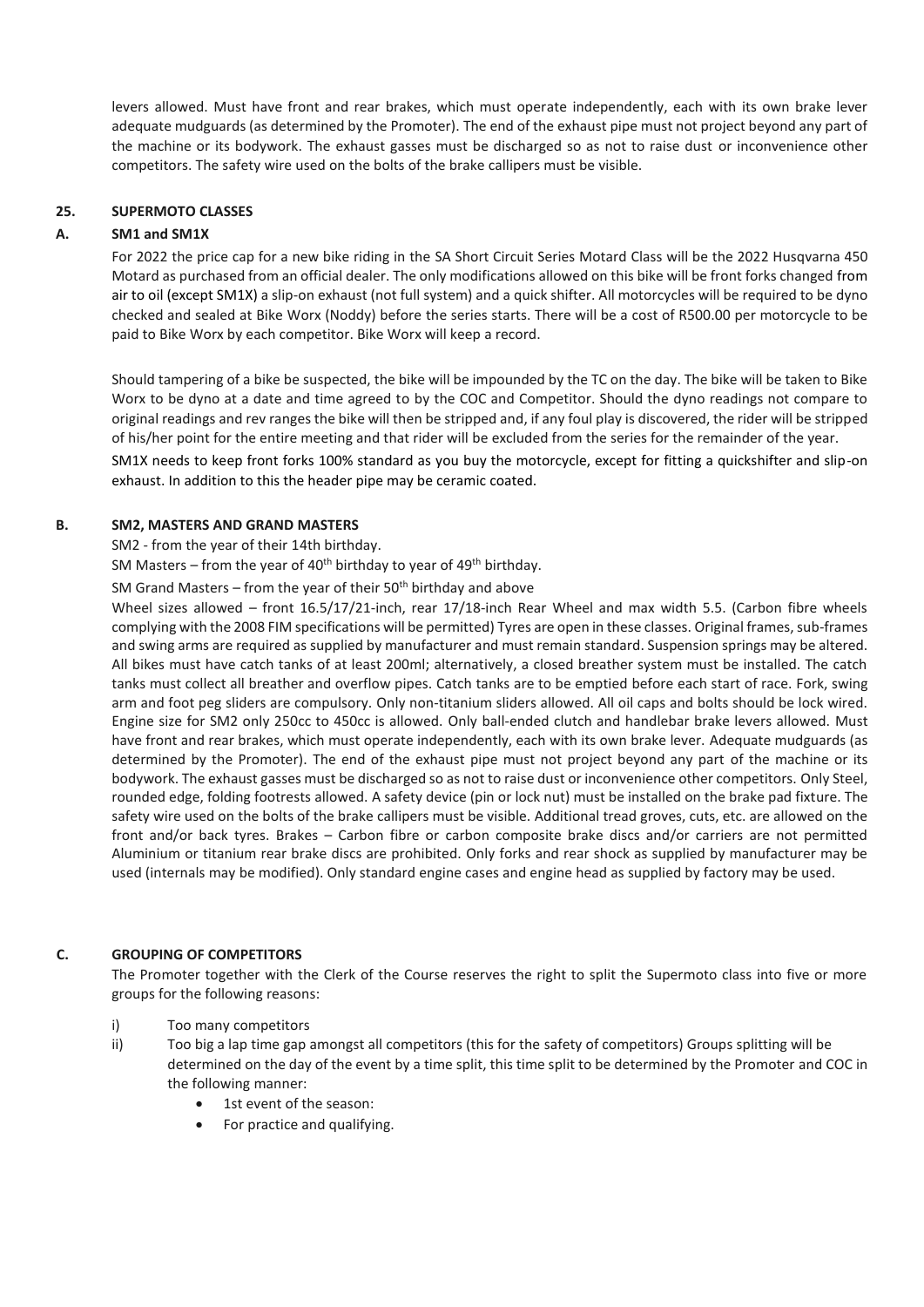Existing competitor  $-$  same group as previous season.

#### **D. NEW COMPETITOR SM2**

2nd event onwards:

Existing competitor – same group as previous event.

For all new SM2 competitors after qualifying, lap times will be reviewed and the Promoter in conjunction with the CoC will:

- i) Determine the split time for the 2 groups for that event.
- ii) Allocate competitors to their respective groups.
- iii) It is the sole discretion of the Promoter and in conjunction with the CoC as to which competitor is placed in their respective group. The Promoter and in conjunction with the CoC reserve the right to move any competitor from one group to another after any heat in an event.

#### **E. SCORING AND POINTS ACCUMULATION.**

All classes get scored separately.

#### **26. MOTARDS SM2 CLASS**

This is our feeder class for SM1, so within this class we will have 3 classes; firstly, SM2 which is open to all who in the year which you turn 14 or older, then Masters (you need to turn 40 in 2022) and Grand Masters (you need to turn 50 in 2022). Technical rules as per SM1. Grand Masters faster than 105% to SM1 times can stay in SM2.

#### **27. SUPERMOTO – ALL**

The promoter reserves the right to supply fuel at any race meeting. The number of grid positions available for each event shall be determined according to the maximum number of starters (including any leeway granted by the COC or stewards) for each circuit permitted by MSA.

Grid positions shall be determined by means of qualifying times for race 1. Race 2's grid position will be based on the results of race 1, Race 3's grid will be determined by the results of race 2.

Prior to an event, the Promoter reserve the right to exclude any rider from participation in any event where circumstances warrant.

#### **28. GENERAL COMPETITION REGULATIONS**

The series is implemented in line with the MSA General Competition rules. Upon registration, all competitors are deemed to have read and accepted these regulations. On technical matters, the decision of the Series Technical Consultant is final. The event supplementary regulations issued by the race organizer. The spirit of the series is to keep it affordable and competitive at a level for all riders.

#### **29. VEHICLES**

In the spirit of the event no changes are allowed to any motorcycle except minor technical modifications in accordance with these regulations.

#### **30. EVENTS**

#### 30.1 General

All races will generally be held on Saturdays, at various circuits around the country. Should a race or races be cancelled, the total scores for the series shall be calculated on the basis of races held. Any cancelled races may be re-scheduled subject to at least six weeks advance notice being given to competitors.

#### 30.2 **Conducting the competitions**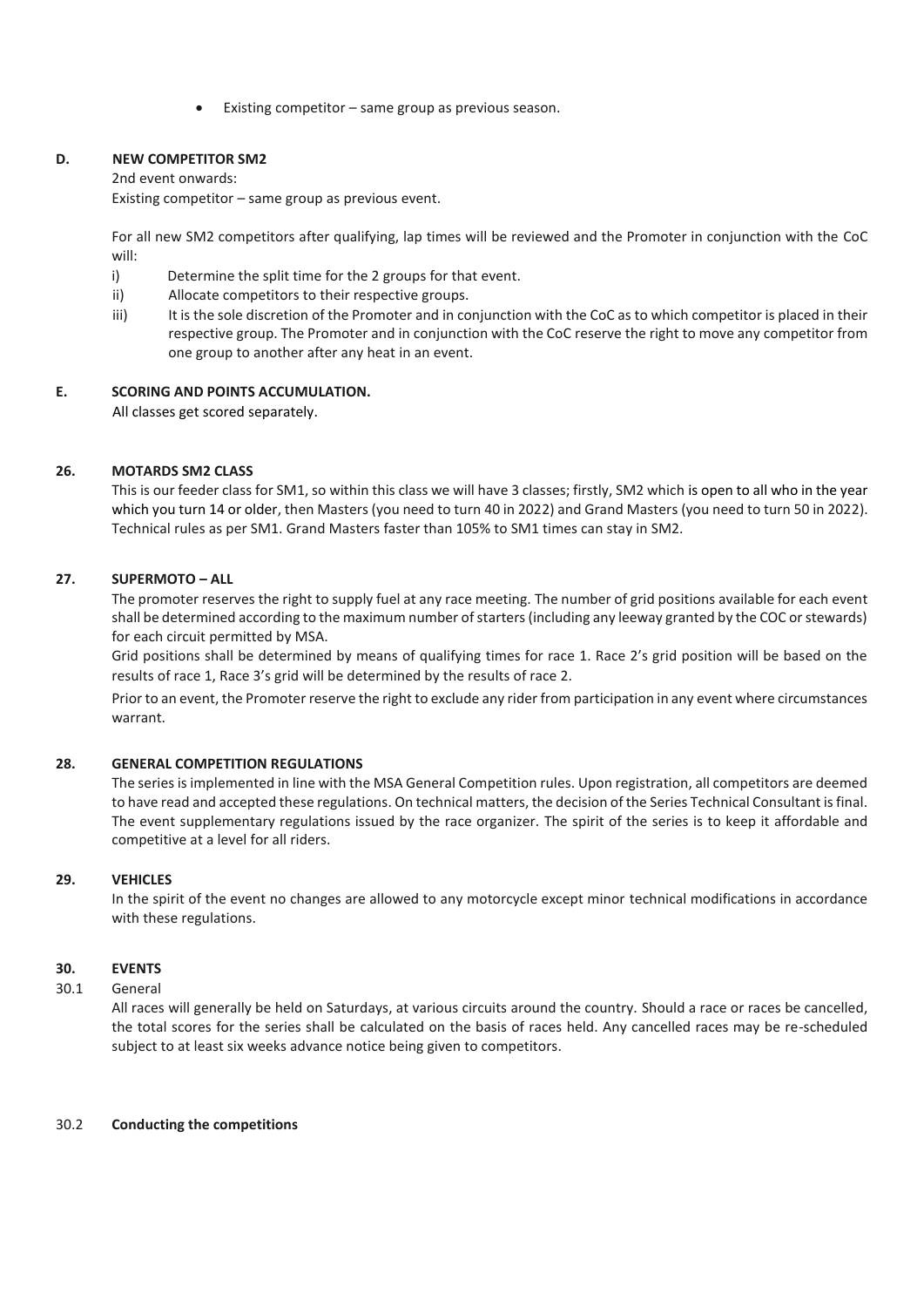The races will be conducted in accordance with these regulations, as well as the general competition rules and standing supplementary regulations laid down by MSA. In the event of a conflict, these regulations shall take precedence. Any deviations from the published regulations shall only be in force and effect when published by MSA in an official circular. Generally, one qualifying session and three races are held per event. It is a condition of acceptance that after qualifying and each heat, motorcycles may be held in a parc fermé for a period to be decided by the C.O.C. but not less than 15 minutes. In the event of a "wet race" or the start of rain during a race, the provisions of SSR 44 (MSA regulations) shall apply. Notwithstanding the provisions of SSR 38, a jump start will be penalized by a 15 (fifteen) second time penalty added to the total race time of the respective rider for the race in which the infringement occurred. If a rider has an accident during qualifying or during a race (i.e. the motorcycle is on the ground) the rider concerned shall be permitted to take further part in the qualifying session or race in which the accident occurred, unless prohibited by the marshals from doing so. Subsequently the motorcycle must be re-scrutineered before participation in any further races. If a marshal/official should point out any major defect (e.g. leaking oil) the rider may not continue with either qualifying or the race. Failure to comply will result in offenders being excluded from the entire event. After the qualifying and each race, all motorcycles that took part in the race must be parked in the parc fermè indicated. Each rider is responsible for this. If this is not complied with, then the rider may be excluded.

#### 30.3 Prizes

1st, 2nd and 3rd prizes will be awarded per event calculated on total accumulated race time for all 3 heats.

#### 30.4. Administrative

At the beginning of every event each rider must present his MSA competition license (no exceptions). When registering it shall also be necessary for each rider to sign the declaration of undertaking to provide a replacement in the case of loss, theft, destruction etc. of the timing transponder, as well as all other documentation as required for registration.

#### **30.5 Technical**

All bikes have to be scrutineered before qualifying. The teams and riders are to abide by the instructions given by the technical inspector/s for the purpose of inspection and monitoring. The rider or the team representative is obliged and personally responsible for ensuring that the motorcycle fully complies with the technical regulations and appearance. The rider equipment must be in accordance with SSR 7 (i) (ii). Where any deviations occur, the offending rider/motorcycle may be excluded from the competition and further penalties may be imposed in accordance with MSA regulations. In case of gross and deliberate violation of the regulations, the participant may be excluded from all remaining races. This would also entail the loss of any points accumulated in the series to that point. The technical consultant reserves the right to perform spot checks on various motorcycles at any time during the event to check that their condition conforms to the regulations. Proof of performance by means of test rig rides can be implemented for motorcycles used at any time during the season based on the checklist. The teams are exclusively responsible for the disassembly and reassembly of motorcycles as requested by the technical inspector or responsible persons of the organization, as well as any associated expenses.

#### **31 VISUAL DESIGN AND ADVERTISING RIGHTS**

The SERIES Promoter are authorized to make use of indicated areas on all competing motorcycles for the purpose of the display of series sponsor advertising material. The display of such sponsor material is a condition of entry to the series and is a scrutineering requirement. Non-defined areas are available for use by personal sponsors. These may not be in direct competition with sponsors/partners of the SA Short Circuit NR championship and are to be presented to the marketing advisor for authorization. By participating in the SA Short Circuit NR Championship, all teams and riders declare their consent to their utilization by its partners participating in the series for publicity purposes without remuneration. This also applies to any clothing, pictorial or film material. All copyright and picture rights (all formats) with regard to the riders, vehicles and racing events rest with the Organisers.

#### **32 PROVISIONS**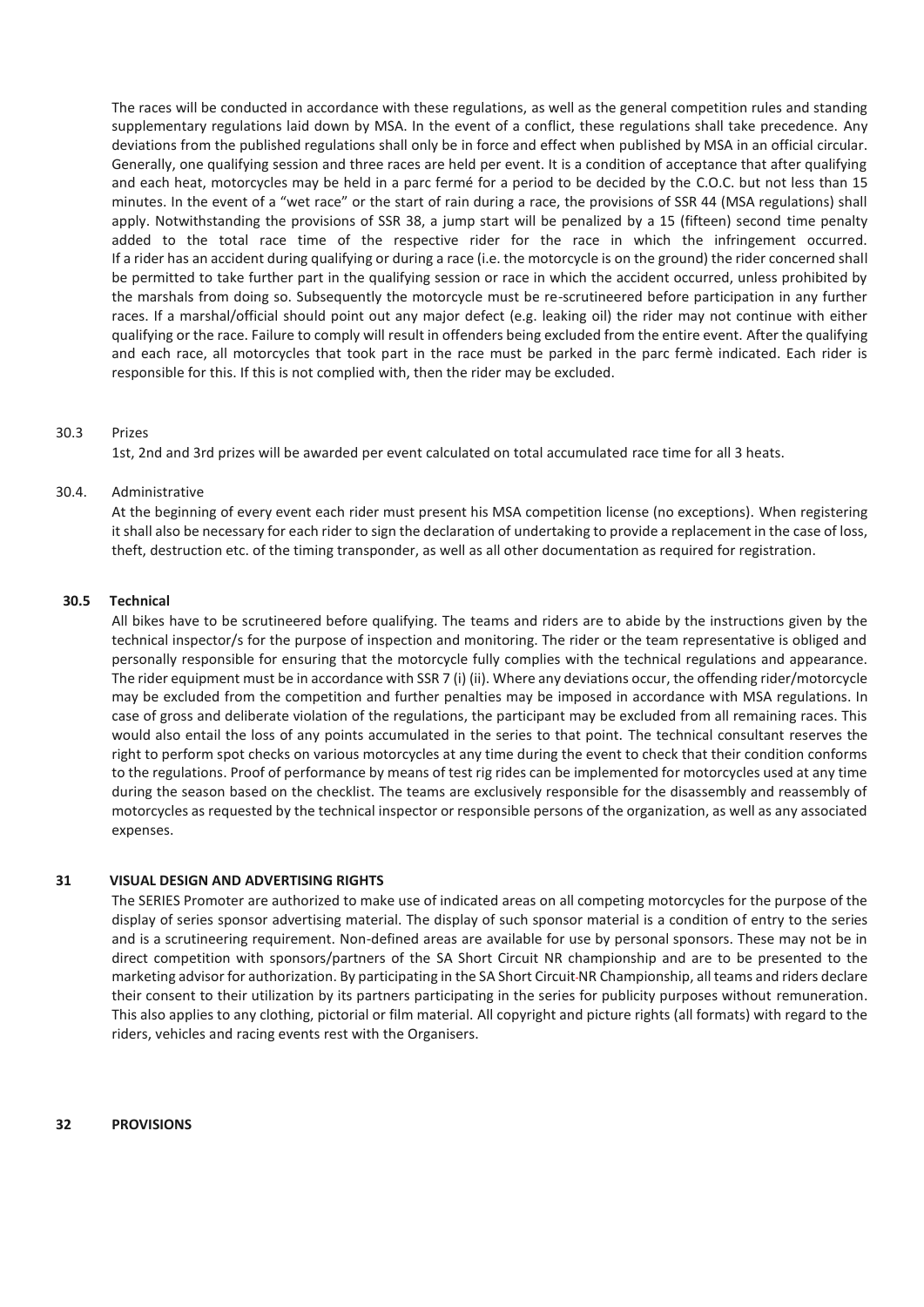For reasons of safety, or force Majeure, the Promoter reserves the right, in consultation with MSA, to perform changes to the conditions and rules of entry. If it is necessary to cancel an event for extraordinary reasons, damage compensation claims will not be recognized (see GCR 244).

#### **33 RIDER LIABILITY**

Participants take part in the events at their own risk.

#### **34 WAIVER OF LIABILITY**

Upon presentation of their nomination, applicants and their riders declare their waiving of claims for damages of any kind which occur in the context of the event against:

#### 37.1 The Organisers;

37.2 The federation sanctioning the event (Motorsport South Africa); their officials and assistants;

37.3 Authorities, racing services and all other persons associated with the organization of the events

37.4 The road construction companies, should any damage occur as result of the track characteristics

37.5 Assistants in performance and fulfilment of all persons and offices named above except in case of damage caused as a result of intent or gross negligence. All other participants (teams and riders), their assistants, the owners or keepers of other vehicles.

37.6 The owners/promoters of venues at which the events are held. The exclusion from liability applies to claims for any legal reason, in particular both for damage compensation claims for contractual as well as non-contractual liability and for claims arising from non-permitted actions. The exclusion from liability does not apply in the case of intent of gross negligence.

#### **35. RIDER BRIEFINGS, WINNERS' CEREMONIES, PRESS CONFERENCES**

Participation in all official rider meetings/briefings is compulsory for all riders. Alternatively, the person responsible for the team is authorized to represent the rider at these official meetings. The penalty for non-attendance will be 5 seconds added to the race time of the next heat participated in. Repeated violation can result in exclusion.

#### **36. PROTESTS**

 All protests are to be made in writing and in accordance with Part IX of the MSA General Competition Rule Hand Book. Should a competitor lodge a protest against a fellow competitor to the extent that the fellow competitor's motorcycle would require disassembly and this motorcycle is found to conform to the regulations, then the cost of disassembly and reassembly, including all new spares required for this process will be borne by the protestor. The extent of these costs will be

determined by the technical consultant and/or MSA TC, at their sole discretion. Failure to comply with this requirement may result in exclusion from the following round or the remaining events. The party concerned can file an appeal in accordance with MSA regulations.

#### **37. DISCIPLINARY ACTION**

SA Short Circuit Series NR Organiser/MSA reserves the right to take disciplinary action against any competitor in respect of instances of unsportsmanlike behaviour, in particular unsporting riding, behaviour damaging the reputation of MSA, the SA Short Circuit Series NR Organisers, or series sponsors etc. Any transgression as referred to in the Rules and Regulations will be dealt with according to the Disciplinary Code of Conduct.

#### **38. VEHICLE REGULATIONS**

At the technical inspection, which is held at the beginning of each event, every vehicle must be in a condition that conforms to the technical regulations. The vehicle is monitored by the appointed technical inspector according to commonly accepted procedures. The decision as to whether or not a vehicle conforms to the regulations rests with the series technical consultant. Vehicles involved in accidents during an event must be presented to the scrutineer immediately after the session in which the incident occurred. Obvious violations discovered by the technical consultant in the course of random checks after races will generally result in exclusion from the race results, or in cancellation of the times posted in official qualifying, as appropriate. In particularly severe cases this will also result in the loss of all points accumulated in the cup scoring up to that point and the forfeiture of any prizes/trophies attained in respect of the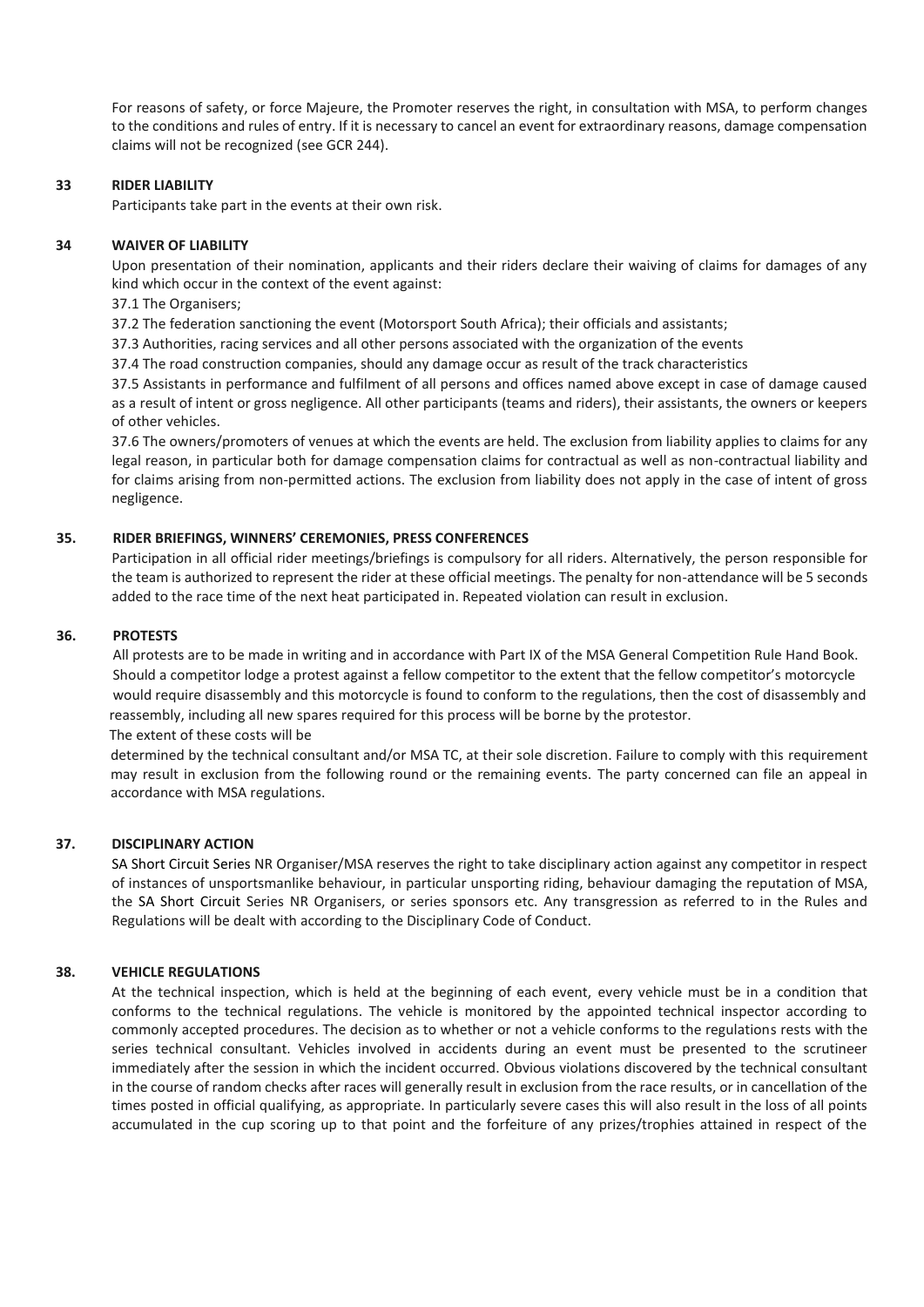affected events. The Organiser is authorized to examine participating vehicles thoroughly at any time and to require the removal of vehicle and engine components by the team.

## **TECHNICAL REGULATIONS**

**1.** If it becomes necessary during a race event to reconstruct a vehicle as a result of extensive accident damage and/or severe engine or gearbox damage or if it has to be replaced by a new vehicle, this may only be undertaken with the approval of the technical consultant. In such a case, a further technical inspection of the vehicle is required. No further exchange of vehicle will be permitted during an event. All permitted or required alterations to the vehicle are described in these regulations. The fundamental principle is as follows: Beyond manufacturer tolerances, all alterations are prohibited. Minor changes will be prescribed for purposes of close racing and safety. The organizers reserve the right to make changes at any time. With the exception of the accessories listed in the following, only the original parts may be used which are listed in the motorcycle's technical handbook. With the exception of the permitted changes, the motorcycle must conform to the general specifications for motorcycle circuit racing prescribed by Motorsport South Africa.

#### **Acceptable additional racing kit includes:**

- • Aftermarket racing fairings;
- • Braided hoses for both front and rear braking systems
- Aftermarket rear sets may be fitted;
- • Crash protection kits (crash bobbins, mushrooms, etc.);
- Handlebar ends, handle bar grips and clutch levers Brake levers (Ball-end type only);
- • Slip on exhaust canisters:
- Brake lever protector must be fitted;
- After-market petrol cap can be fitted;
- Adequate mudguards (as determined by promotor);
- Quick shifter may be fitted;
- After-market steering damper;
- Fork, swing-arm and foot peg sliders are compulsory.
- **Except where restrictions apply in specific classes**

#### **2. SUPERMOTO**

The engine casing of the respective type of original engine must be used. Engine capacity not to exceed 450cc. The elements of the engine must be in their original condition and within the manufacturer's tolerance range (see workshop handbook and manufacturer's guidelines). In particular, any change effected by removing or adding any material, such as the deburing, addition or removal of seals, balancing components, etc. is expressly prohibited unless especially provided for in the present regulations. The engine ventilation system must remain in its original condition. All screws for oil outlet screws, oil inlet screws, oil filters, tubes and front brake calipers must be secured with metal wire to prevent accidental opening. The use of engine oil additives is not permitted. Every motorcycle will be required to be dyno tested. An average torque and power curve will be determined per model. **The maximum horsepower allowed is 55Hp (Bike Worx). A maximum tolerance of 2.5% will be allowed at any point on the dyno curves for both power and torque. Any motorcycle failing to comply with these tolerances will be deemed illegal and will have to be proven legal. All costs relating to dyno testing or stripping are for the rider's account. 2014 and older motorcycles are allowed 56Hp maximum.** 

**If found guilty of exceeding the Hp limit, the rider will be excluded for the day and can be precluded for a total of two (2) race meetings.**

**Cylinders:** Only original parts of the respective model (the addition or treatment of material is prohibited). Dimensions and weights of the cylinder must correspond to the original parts (see workshop manual and manufacturer's guidelines). The addition or removal of material is prohibited.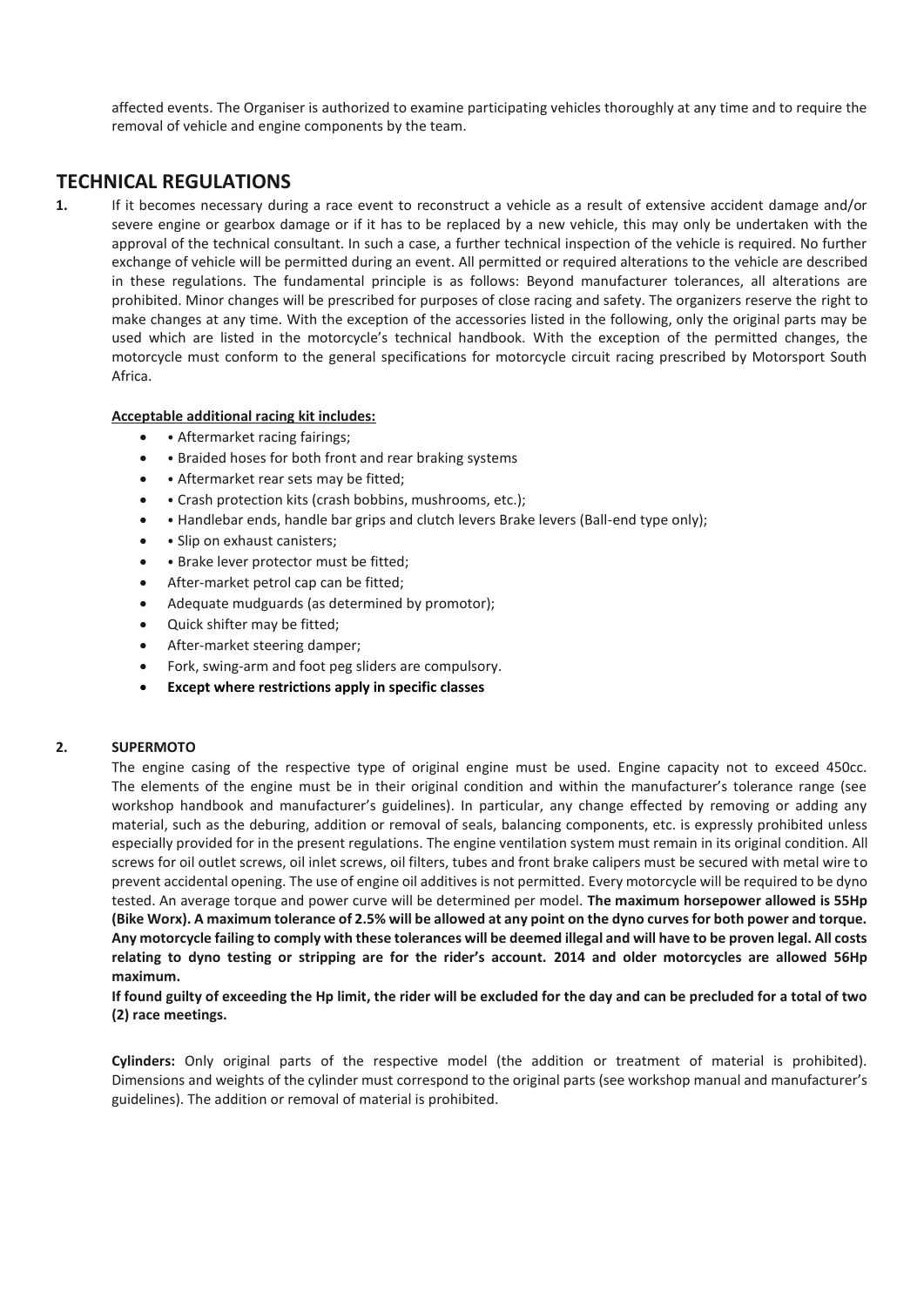**Ignition:** Only Standard CDI/ECU units, as supplied for the specific vehicle are to be used. Enhancement microchips and additional piggy-back systems for fuelling, timing, ignition, etc. are allowed. The ECU has to remain original but may be mapped.

**Crankshaft / connecting rods:** Only original parts of the respective model, no modifications permitted. The deburring, addition or removal of material is prohibited. Treatment, polishing or balancing of parts is not permitted. Dimensions and weights of the components must correspond to the original parts (see workshop manual and manufacturer's guidelines)

**Bearings:** The number dimensions and weight must correspond to manufacturer's specification.

Pistons, piston rings and retainers: Dimensions and weights of the parts must correspond to the original parts (see workshop manual and manufacturer's guidelines). Only original parts of the respective model, no modifications permitted. The deburring, balancing and addition or removal of material is prohibited.

**Cylinder head:** Only original cylinder heads. The deburring, addition or removal of material is prohibited, including any modification of inlet rubbers. Dimensions and weights of the parts must correspond to the original parts (see workshop manual and manufacturer's guidelines). Only the standard thickness head gasket may be used.

Valves, valve control, control timing: The valves, camshafts and the entire valve control with all parts must be in their original condition may neither be altered, repositioned or polished. Dimensions and weights of the parts must correspond to the original specification (see work shop manual and manufacturer's guidelines). Repositioning of cam degrees allowed.

**Injection:** All parts must be in original, unmodified condition of the relevant vehicle type; standard setting values are recommended.

**Air filter / Air box / Air channels:** All elements of the air intake area, pipes, air box, sealing components and casings must be in the original condition of the model described and remain within manufacturer tolerances. No holes or additional air ducts allowed. Air filter element are open but must be fitted.

Wiring harness, electrical connections: The wiring harness of the relevant motorcycle type must be retained in unmodified form. No additional switches, components or cables must be looped in or added. Shortening in the form of cutting is prohibited.

**Fuel:** All motorcycles must use pump fuel available to the general public via normal filling stations. The use of products or (additives or oils) to increase the octane level or combustion properties is prohibited. Separate samples of the fuel used by any competitor may be requested before and/or after a race. These samples must be taken in accordance with the provisions of GCR 240's "Guidelines in respect of fuel sampling Notwithstanding the above, the Technical Consultant (in conjunction with the Clerk of the Course) may request the use of a controlled fuel no later than 30 minutes prior to the start of a race. Failure to use the controlled fuel when requested shall result in the competitor concerned been prevented from starting the race in question and/or been excluded from the race meeting. Lubrication: Engine lubrication and the appropriate oil and oil cooling system, are to be maintained in keeping with the original condition of the respective type, and must not be altered. The addition of additives to the engine oil is not permitted. Water coolant radiator: The original radiator must be used in unmodified form. A permanent metal protection grid may be mounted at the air inlet side of the radiator to prevent damage from debris. No anti-freeze additives may be mixed with the water used in the radiator. MoCool Radiator additive from Motul (art no: 102222) may be added. Radiator pressure cap is open.

**Gearbox:** The undercutting of gears is permitted

**Clutch:** Slipper clutches are permitted.

**Exhaust system:** The original exhaust end canister may be replaced with any homologated slip-on unit. The end of the exhaust pipe must not project any part of the machine or its bodywork. The exhaust must be discharged so as not to raise dust or inconvenience other competitors.